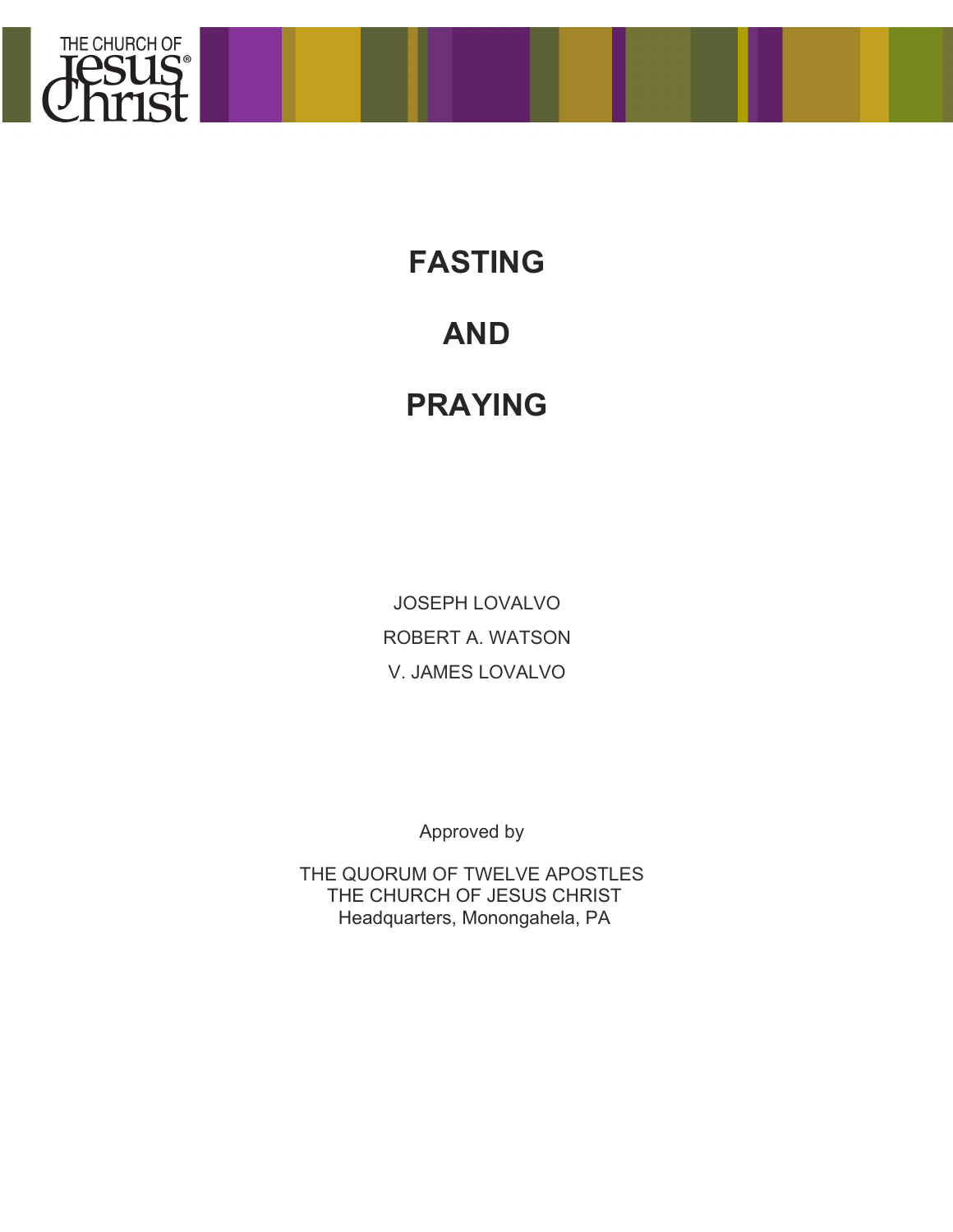| HISTORICAL MEANING OF FASTING AND PRAYER 4                                                                                                                                                                                                                                                                                                                                                                                                                                                                                                                                                                                                                                                                                                                                                                                                                                                                                     |
|--------------------------------------------------------------------------------------------------------------------------------------------------------------------------------------------------------------------------------------------------------------------------------------------------------------------------------------------------------------------------------------------------------------------------------------------------------------------------------------------------------------------------------------------------------------------------------------------------------------------------------------------------------------------------------------------------------------------------------------------------------------------------------------------------------------------------------------------------------------------------------------------------------------------------------|
| PHYSICAL AND NATURAL REASONS FOR FASTING<br>5                                                                                                                                                                                                                                                                                                                                                                                                                                                                                                                                                                                                                                                                                                                                                                                                                                                                                  |
| 6<br><b>Fasting without Food 6</b><br><b>Partial Fast 6</b><br>Absolute Fast 6                                                                                                                                                                                                                                                                                                                                                                                                                                                                                                                                                                                                                                                                                                                                                                                                                                                 |
|                                                                                                                                                                                                                                                                                                                                                                                                                                                                                                                                                                                                                                                                                                                                                                                                                                                                                                                                |
|                                                                                                                                                                                                                                                                                                                                                                                                                                                                                                                                                                                                                                                                                                                                                                                                                                                                                                                                |
| FASTING CLEANSES THE MIND AS WELL AS THE BODY  8                                                                                                                                                                                                                                                                                                                                                                                                                                                                                                                                                                                                                                                                                                                                                                                                                                                                               |
|                                                                                                                                                                                                                                                                                                                                                                                                                                                                                                                                                                                                                                                                                                                                                                                                                                                                                                                                |
|                                                                                                                                                                                                                                                                                                                                                                                                                                                                                                                                                                                                                                                                                                                                                                                                                                                                                                                                |
| SCRIPTURES TO SUBSTANTIATE THE REASONS FOR FASTING 9<br>Fasting to Obtain Answers from God 10<br>Fasting to Receive More of His Holy Spirit and to Increase One's Spirituality 11<br><b>Fasting to Obtain More Spiritual Gifts 12</b><br>Fasting to Receive a Greater Portion of God's Love (Charity) 12<br>Fasting to Increase Our Faith when Prayer Alone Is Not Sufficient 13<br><b>Fasting for Forgiveness 14</b><br><b>Fasting for Healing 16</b><br>Fasting in Thanksgiving after Prayers Are Answered 16<br><b>Fasting to Increase Humility 16</b><br>Fasting as It Is Associated with Mourning 17<br><b>Fasting for Greater Righteousness 18</b><br>Fasting for the Souls of Men and Women 19<br><b>Fasting before Ordaining Ministers 19</b><br>Fasting in the Creation of Missionary Fields 20<br>Fasting in the Face of Public Calamities and Impending Dangers 20<br>Fasting to Rebuke the Devil and His Demons 21 |
|                                                                                                                                                                                                                                                                                                                                                                                                                                                                                                                                                                                                                                                                                                                                                                                                                                                                                                                                |
| SPIRITUAL BENEFITS OF FASTING AND PRAYING (SUMMARY)  21                                                                                                                                                                                                                                                                                                                                                                                                                                                                                                                                                                                                                                                                                                                                                                                                                                                                        |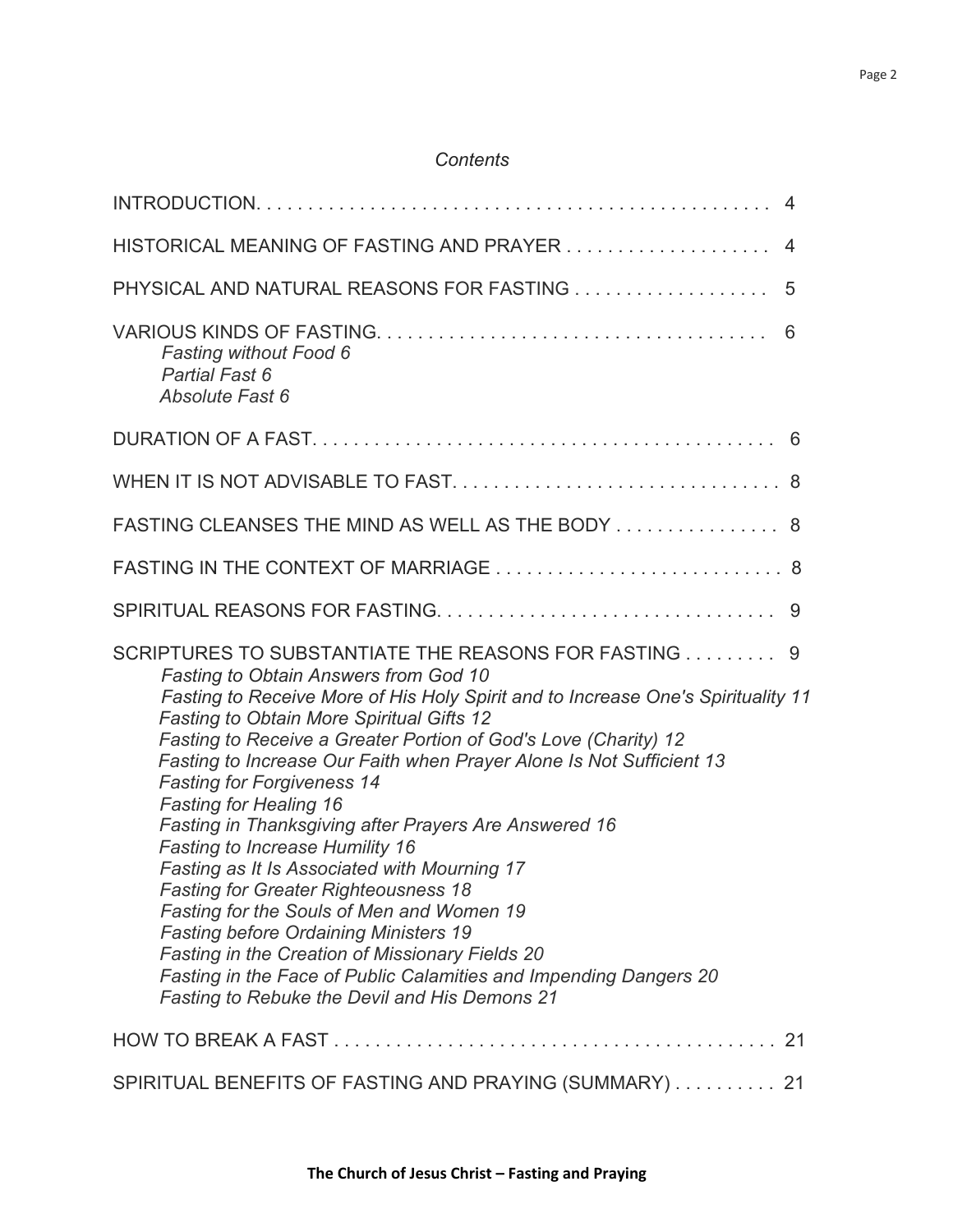| REFERENCES TO FULL AND PARTIAL FASTING  25<br>Old Testament 25<br><b>New Testament 27</b><br><b>Book of Mormon 28</b> |  |
|-----------------------------------------------------------------------------------------------------------------------|--|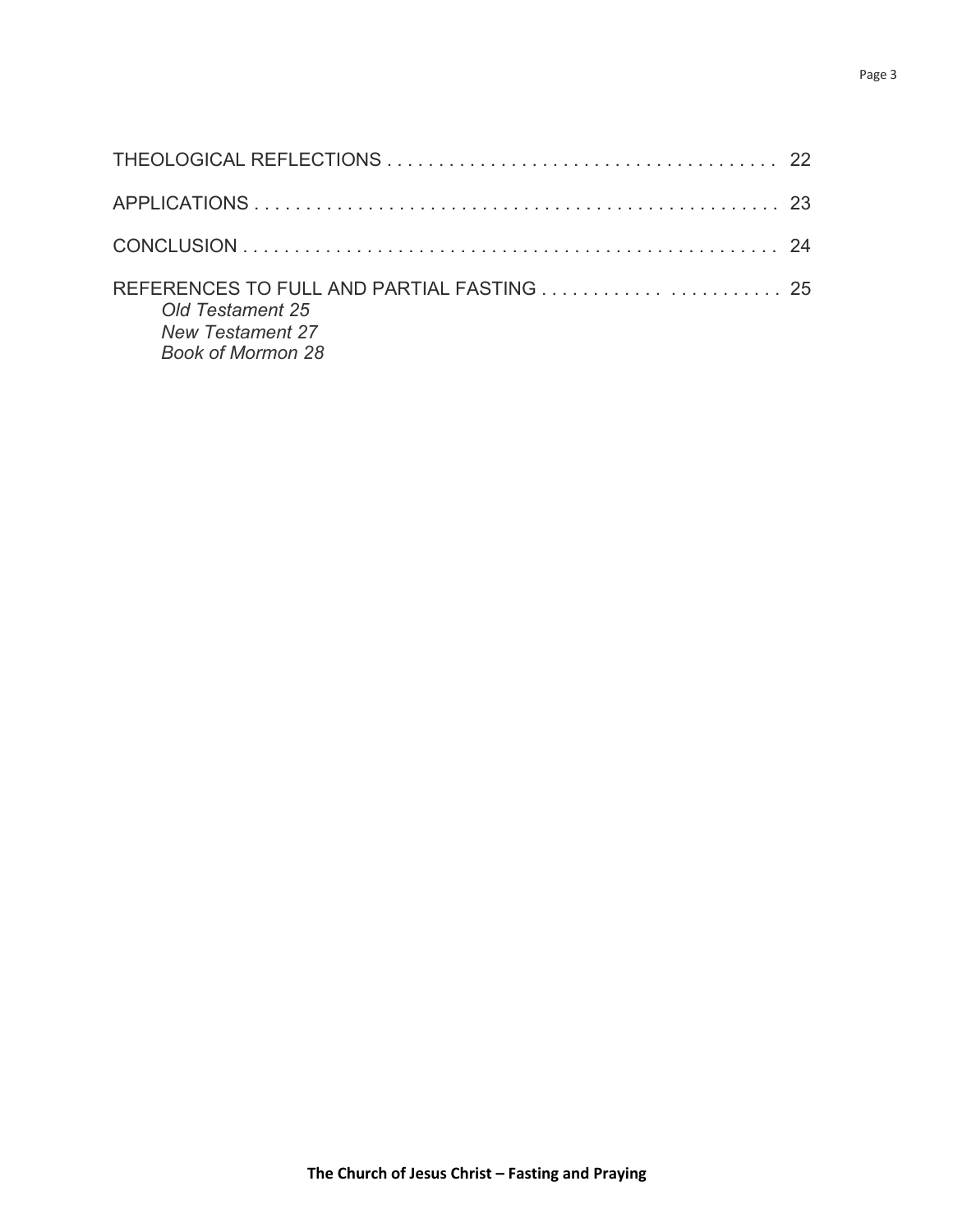#### **Introduction**

The Church of Jesus Christ believes and teaches the merits of fasting and prayer. The authors of this pamphlet were assigned the responsibility by the Quorum of Twelve Apostles to write a short treatise on this subject.

The Scriptures are replete on the multiplicity of reasons for fasting and prayer, as well as the various kinds of fasts. The Scripture also points out the great importance that Christ places on fasting and prayer when in Matthew 17:21, He says, "Howbeit this kind goeth not out but by prayer and fasting." Jesus had just reminded his disciples that if they exercised faith as a grain of mustard seed, they could speak unto the mountain and command it to be removed and it would be removed. He further explains this great power by saying that we could break the barriers of impossibility if we would simply take the positive steps of fasting and prayer.

We can then conclude from the words of Christ that if we discipline ourselves in fasting and prayer, we will be transported to the highest spiritual level known to man.

It is also very important to note that the Apostolic church continued to follow in the teachings of Christ on this subject. The early church fasted and prayed when sending missionaries out into the field of labor. It is recorded in Acts 14:23, "And when they had ordained them elders in every church, and had prayed with fast, they commended them to the Lord on whom they had believed."

It is the sincere conviction and fervent prayer of the authors that those who carefully study this article and seek to implement its message will find that their faith and confidence in God will be greatly enhanced.

#### **Historical Meaning of Fasting and Prayer**

Fasting has been practiced by many nations since the creation of the world. Hippocrates, who was called, "the father of medicine," fasted often and taught people to fast. He once wrote, "abstinence and quiet, cure many diseases. The Greeks and Persians were taught by him.

Herodieus, teacher of Hippocrates, taught that fasting and exercise, were of greater value to one's body and health than drugs and medicine.

Tertullian, the great historian, wrote in AD 210 that fasting was a better aid than feasting. Polycarp, the great early martyr, said in AD 110 that fasting was a powerful aid against temptation and fleshly lusts.

Socrates and Plato fasted often and taught the Greek nation the physical benefits of fasting. Fasting was also common among the Egyptians, Druids, Armenians, Arabs and Ethiopians. Fasting was likewise found among the people of Alaska and the American Indians in their worship. Moreover, fasting was a custom advocated by the school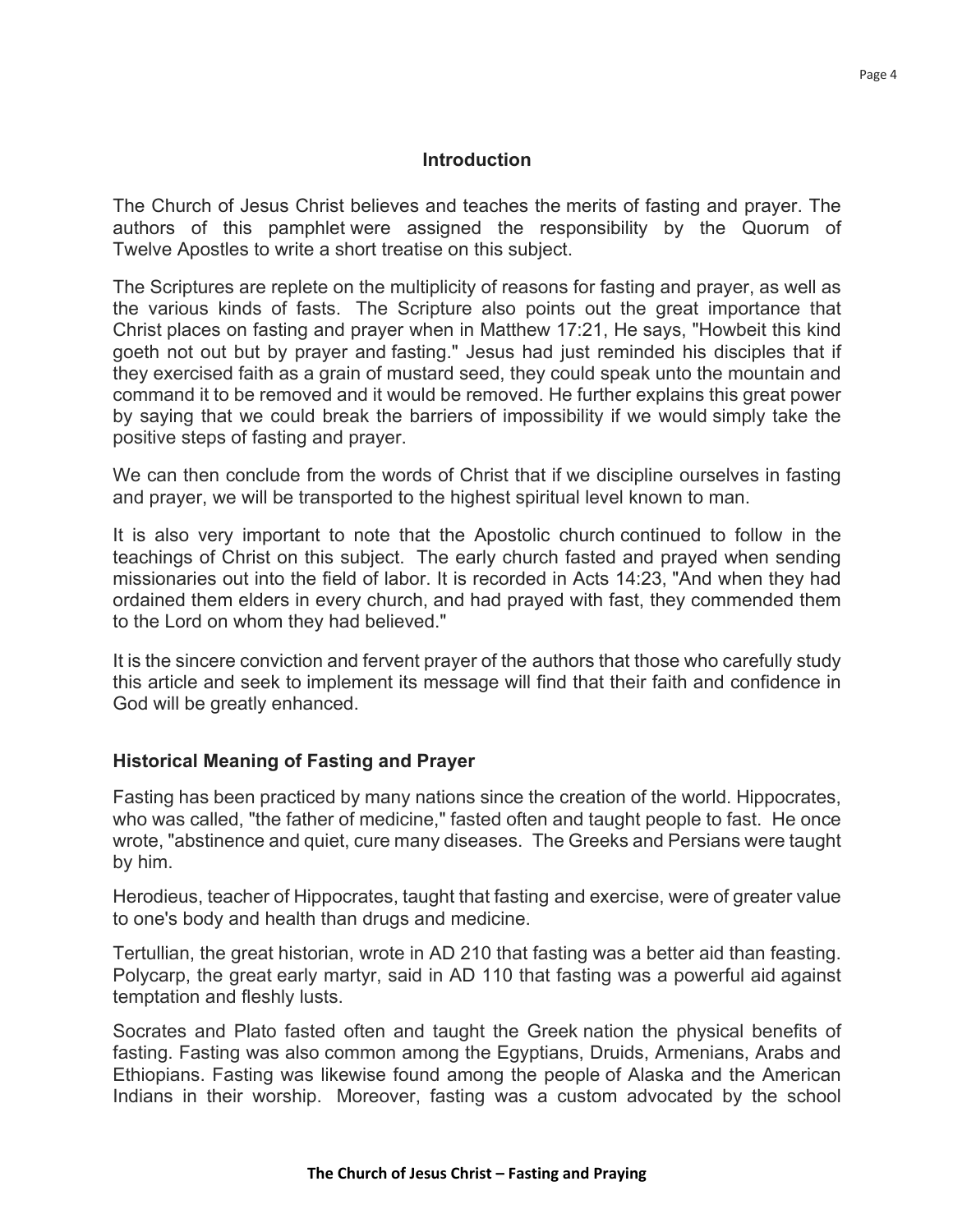of philosophers for curative purposes for over 2,000 years. Plutarch stated that instead of using medicine, "fast."

Traces of fasting have been found in Hindu and Chinese writings. Fasting is one of the four pillars in the Mohammedan religion. This explains why there is so much zeal and fervor in their religion. Fervor and zeal are definitely a result of the fast. Prayer is mentioned in the Scripture far more frequently than the practice of fasting; however, it is a powerful spiritual tool none the less. Fasting was accepted and practiced by holy men of God since the creation of the world. The Church of Jesus Christ recommends fasting and prayer as the vehicles through which spiritual and physical benefits may be obtained from the Lord.

## **Physical and Natural Reasons for Fasting**

Fasting serves the purpose of cleansing the body as well as permitting a balancing of the circulation, which is absolutely essential to good health. It can be said that fasting is a "house cleaning" for the natural body.

There are four means of "house cleaning":

- 1. The Skin: The pores are one channel by which toxic wastes are eliminated. Far more wastes are eliminated during fast through the pores than at any other time.
- 2. The Kidneys: This is why drinking water is so highly beneficial. It dilutes the urine which constantly washes out the poisons that are poured into the kidneys.
- 3. The Lungs: These organs play an important part in this house cleaning project. Loads of poisons are exhaled in the fast through the nostrils from oxygenation of blood. The same amount of poison is released through the nostrils and lungs as through the kidneys, intestines and skin.
- 4. The Intestines: These are a fourth channel of elimination of poisons.

Fasting does not reduce, but increases energy and heat of the body. It also gives the body a much needed "holiday" or "vacation. " The body seldom ever has a rest from ordinary labors. Improper living, eating, drinking and thinking result in overtaxing and overloading of the organs of the body. One would do well to grant the millions of little cells in our body a rest. The Lord rested on the seventh day from His labors; yet we do not even give our body a sabbatical rest.

With the physical house cleaning goes a mental house cleaning as well. Many times, pessimism, gloom, discouragement, anger, grudges, worry and mental tensions disappear after bodily purification takes place. Bernard McFadden, health authority says, "The body intimately influences the higher soul powers during a fast."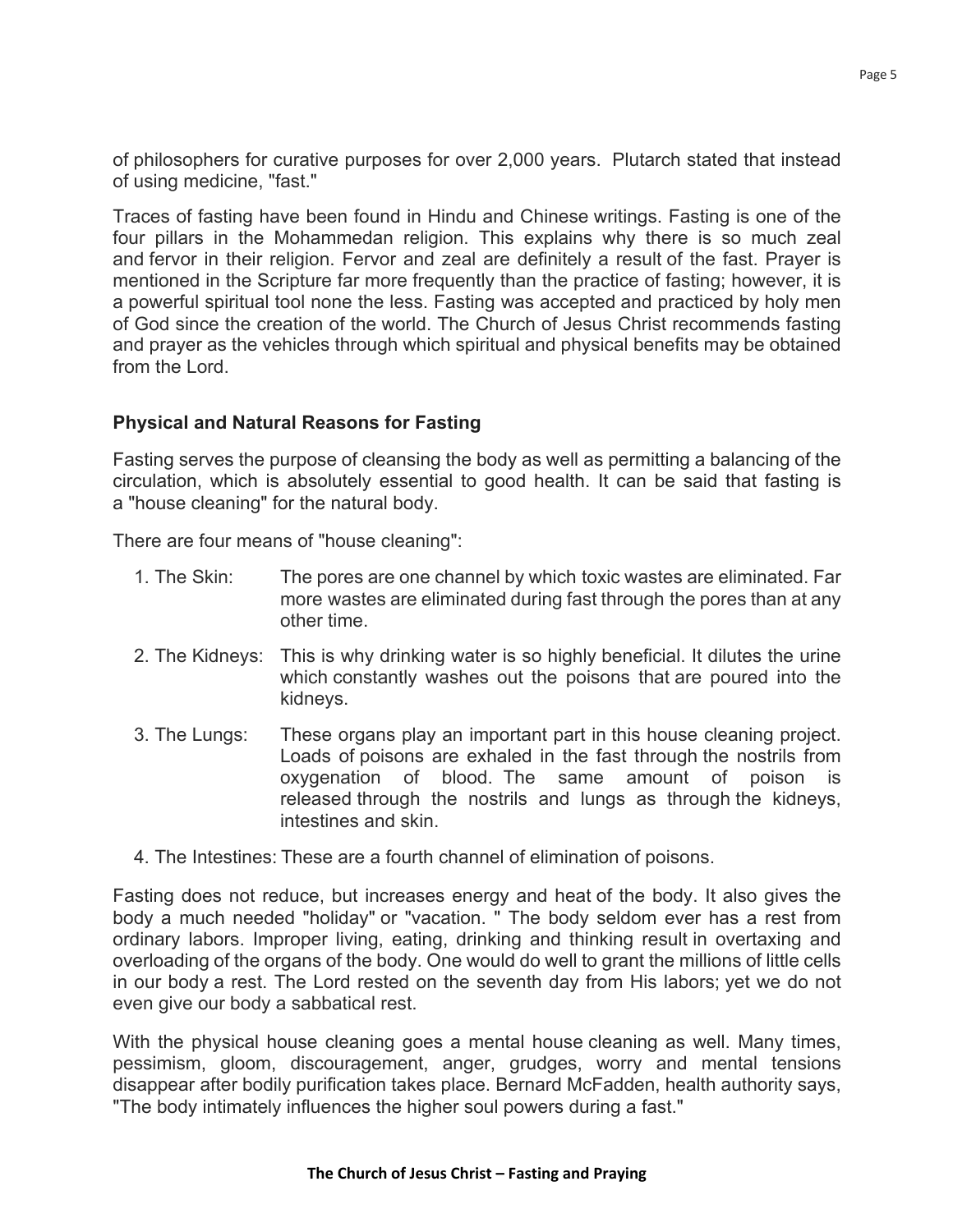## **Various Kinds of Fasting**

#### 1. *Fasting without Food:*

There is a fast where some people stay without any kind of food for days. However, they drink water from time to time. Some people can fast for days by drinking water alone and no food. Medical science claims that no person can stay without water for very long, as the human body needs water more than solid foods. To fast then, for forty days and forty nights as Moses and Jesus did, must be termed a miraculous type of fasting.

#### 2. *Partial Fast:*

There is also a "partial" fast, that is, when a person abstains only from certain kinds of food. Daniel the prophet said,

Daniel 10:3:

"I ate no pleasant bread, neither came flesh nor wine in my mouth . . . "

Daniel and the three Hebrew children, Shadrach, Meshack and Abednego refused to eat the king's rich food, but rather asked for pulse and water. This could be termed a "partial" fast. Something akin to partial fasting is seen when Elijah partook of simple cakes made from meal and oil at the house of the widow Zaraphath (I Kings Chapter 17). Was Elijah exercising a "partial" fast?

3. *Absolute Fast:*

When Saul of Tarsus was led into Damascus blind, he "was three days without sight, neither did eat or drink" (Acts 9:9). Ezra spent the "night, neither eating bread nor drinking water; for he was mourning over the faithlessness of the exiles" (Ezra 10:6). Esther instructed Mordecai to "hold a fast on my behalf, and neither eat nor drink for three days, night or day. I and my maids will also fast as you do" (Esther 4:16). Moses and Jesus Christ fasted for forty days and forty nights in absolute fastings. These can certainly be considered as examples of miraculous fasts.

#### **Duration of a Fast**

Most often, the fasts in the Bible lasted only one entire day (24 hours). They started from sunset the first day until sunset the following day. A person would not eat the evening meal after the sun went down nor would he eat throughout the following day until sunset. They would abstain from all food. This was not a rule nor a law but a tradition.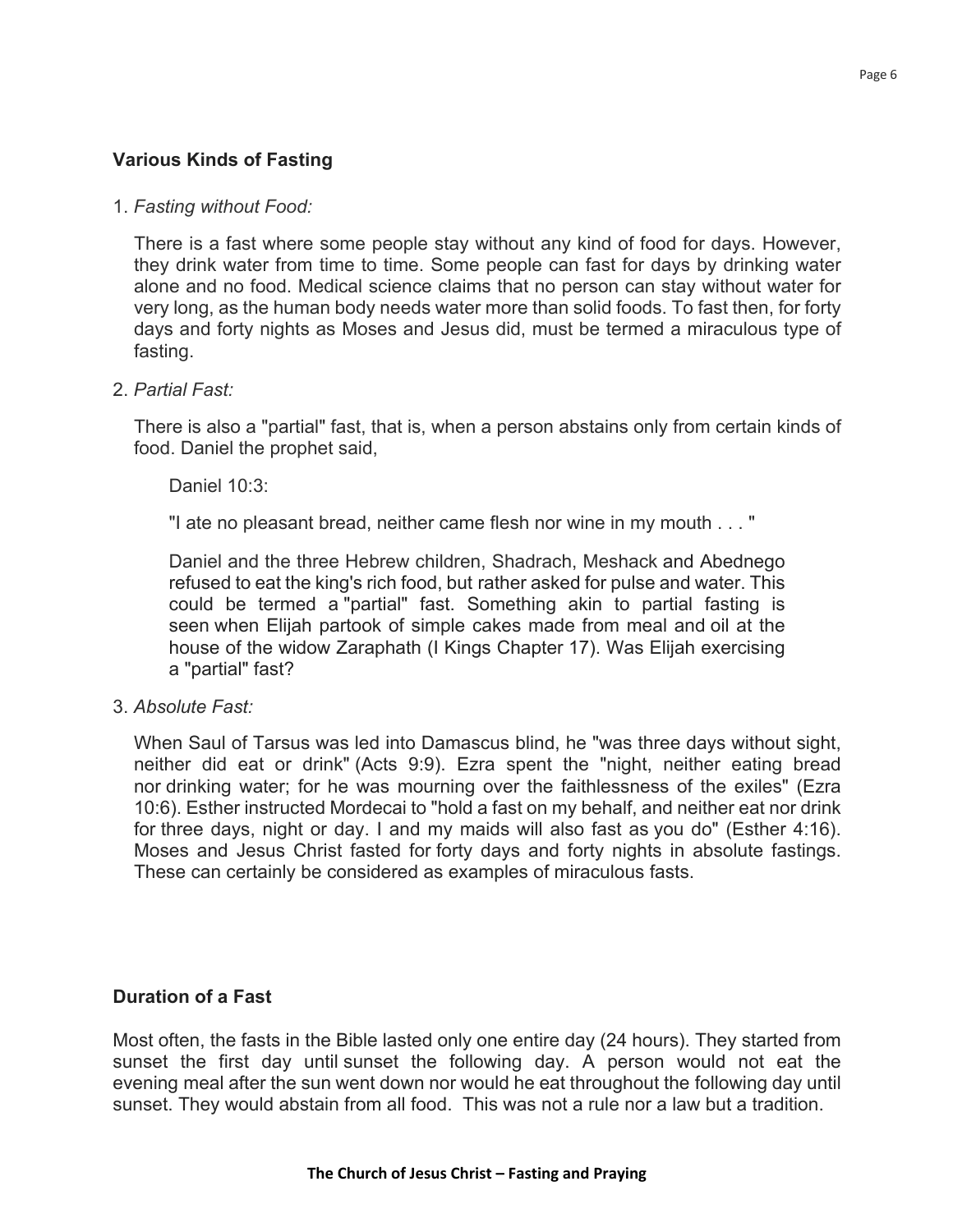Page 7

Judges 20:26:

"Then all the children of Israel, and all the people, went up, and came unto the house of God, and wept, and sat there before the Lord, and fasted that day until even, and offered burnt offerings and peace offerings before the Lord."

I Samuel 14:24:

"And the men of Israel were distressed that day; for Saul had adjured the people, saying, Cursed be the man that eateth any food until evening, that I may be avenged on mine enemies. So none of the people tasted any food."

II Samuel 1:12:

"And they mourned, and wept, and fasted until even, for Saul, and for Jonathan his son, and for the people of the Lord, and for the house of Israel; because they were fallen by the sword."

II Samuel 3:35:

"And when all the people came to cause David to eat meat while it was yet day, David sware, saying, So do God to me, and more also, if I taste bread, or ought else, till the sun be down."

Daniel 6:18:

"Then the king went to his palace, and passed the night fasting: neither were instruments of music brought before him: and his sleep went from him."

# **WHEN IT IS NOT ADVISABLE TO FAST**

The king fasted all night because of his love for Daniel who faced the perils of the lion's den. He did not fast longer than the next morning after he knew that Daniel was out of danger.

Esther called for a fast of three days and three nights because Israel faced extinction.

Esther 4:16:

"Go, gather together all the Jews that are present in Shushan, and fast ye for me, and neither eat nor drink three days, night or day: I also and my maidens will fast likewise; and so will I go unto the king, which is not according to the law: and if I perish, I perish."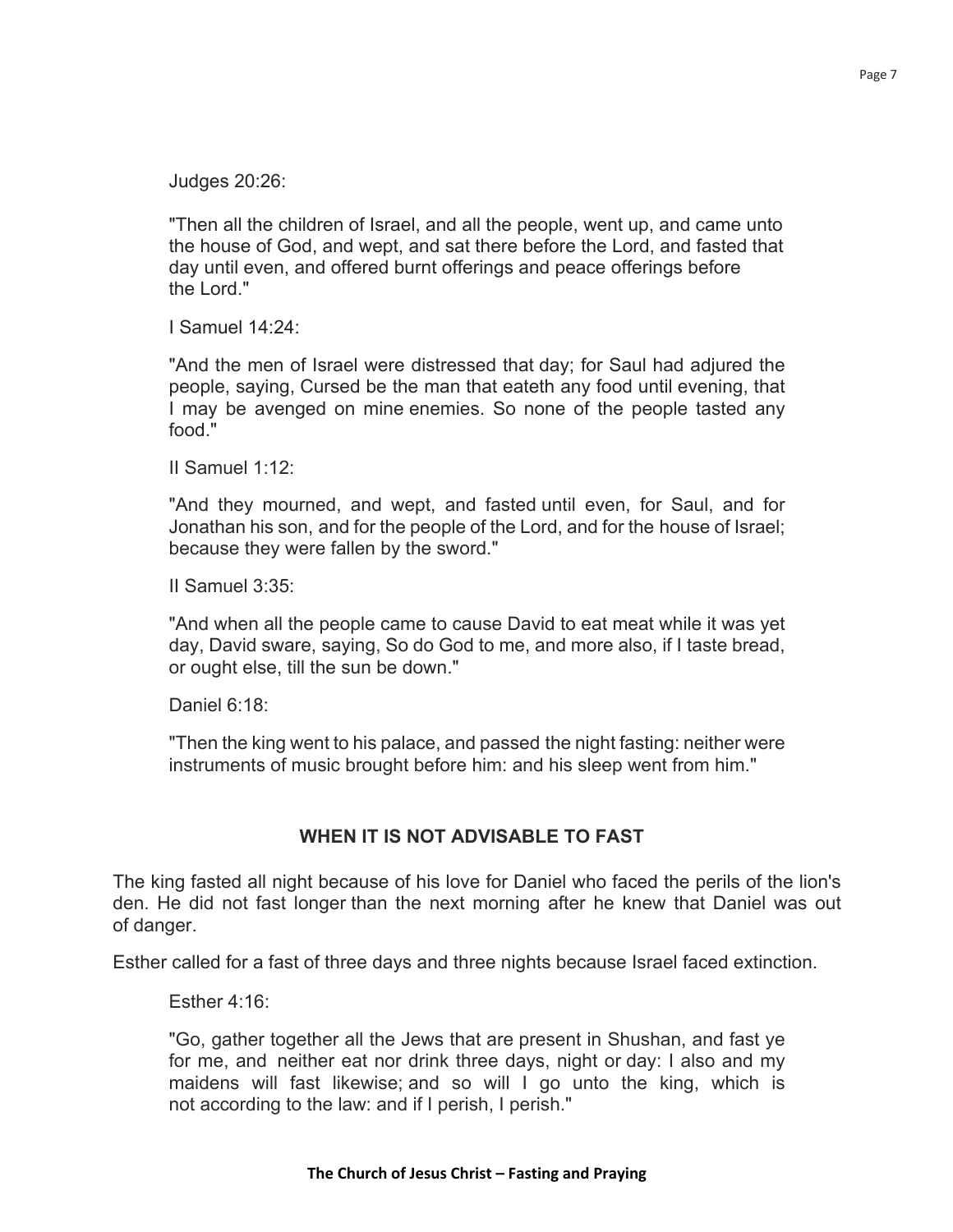The Bible does not specify how many hours, days or weeks or any length of time a person should fast because there are also certain dangers associated with fasting if the person is not physically able to fast.

## **When It Is Not Advisable to Fast**

The duration of a fast should be determined by the individual. Some are physically able to fast longer than others. God will answer a request according to a person's sincere desire.

Nursing mothers, diabetics taking insulin, people with terminal illnesses, gout, blood disease, heart disease, tumors, cancer, bleeding ulcers, liver and kidney disease, should not participate in any extended fast except under medical advice or supervision.

# **FASTING IN THE CONTEXT OF MARRIAGE**

## **Fasting Cleanses the Mind As Well As the Body**

Fasting is not merely abstaining from food. Fasting involves prayer, repentance, sincerity and the searching of one's soul. There must also be a spiritual purpose if it is to be a testimony to God.

Both in the Old and New Testaments, we see the same self-denial and consecration on the part of the Holy men of God who afflicted their souls in fasting and prayer.

Sincere fasting produces the renewing of the mind as well as a revival of one's spirit. It helps to achieve a more spiritual level of righteous living. For example, fasting helps to remove evil thoughts, pride, jealousy, malice, greed and lust. Fasting helps people become more merciful and forgiving.

Philippians 2:5:

"Let this mind be in you, which is also in Christ Jesus."

The benefits and blessings that are brought about through fasting and praying are necessary for one's spiritual growth.

# **Fasting in the Context of Marriage**

Now to the married, the Apostle Paul spoke about the relationship between husband and wife when either one or both are going to fast and pray.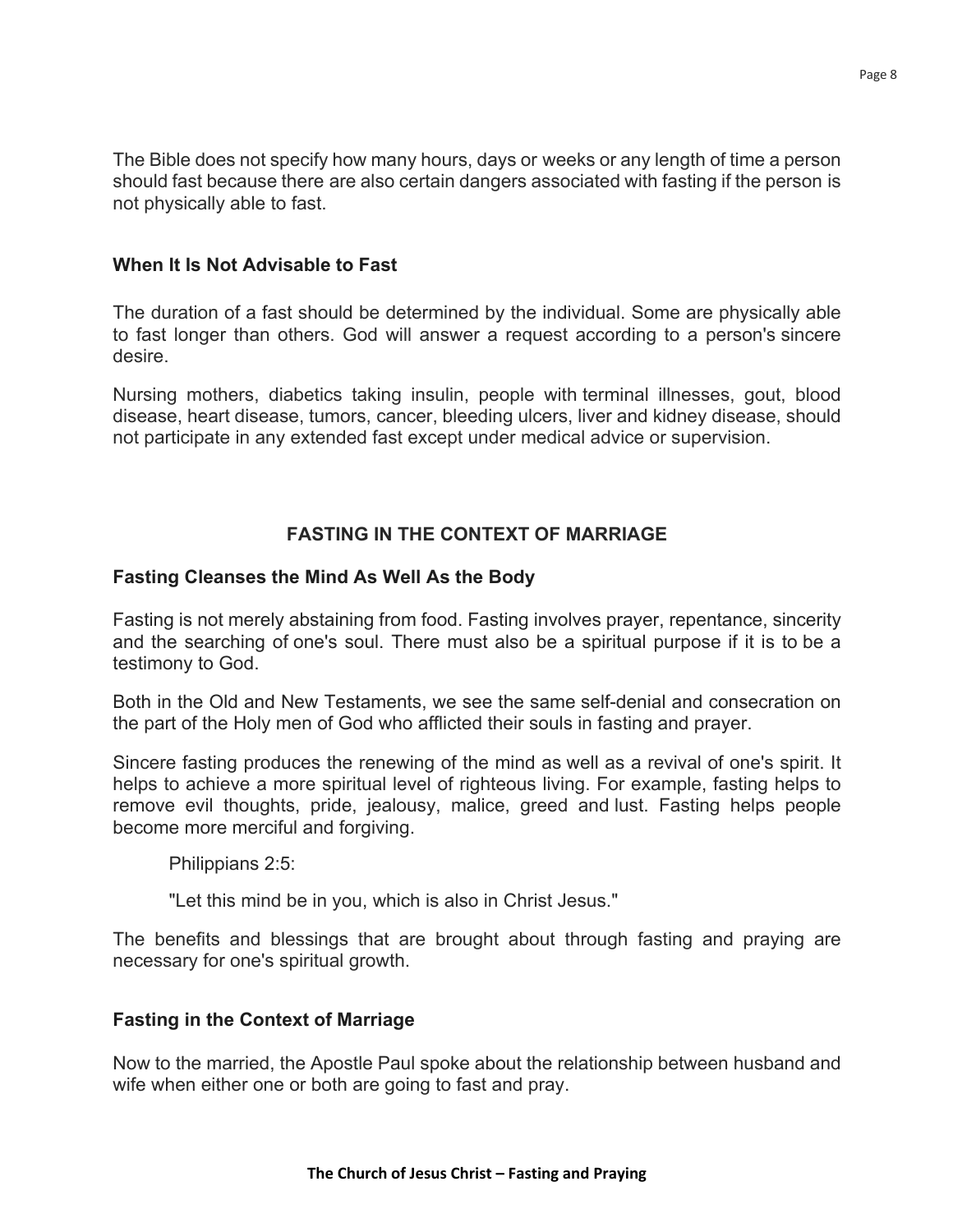I Corinthians 7:5:

"Defraud ye not one the other, except it be with consent for a time, that ye may give yourselves to fasting and prayer; and come together again, that Satan tempt you not for your incontinency."

He speaks on this subject and gives counsel as a help to one's marital situation. In such abstinence both husband and wife should mutually agree.

The Apostle Paul did not mean that it was a sin to indulge their sexual needs when either one or both were fasting. He meant that greater spiritual results would be obtained if both could retain a spiritual mind during their fast and not yield to carnality for a time. This is simply a test of self-denial, the spirit mastering the flesh.

## **Spiritual Reasons for Fasting**

Fasting in Hebrew: "Sum" to cover the mouth. Fasting in Greek: Nesteuo to abstain. Fasting in English (Webster): Fasting to abstain from food.

When men could not reach God nor gain his favor nor could they perform the mighty deeds that God had com manded them and prayer alone was insufficient, they then would cry out to God in fasting and prayer, afflicting their souls. There are times when one's spirit is at a low ebb and it needs reinforcement. The spirit needs a revival; reading the scriptures, praying and meditating is sometimes not enough. We must, therefore, extend ourselves further in the act of fasting and prayer. We may ask ourselves, what are the reasons for fasting and prayer? Let us now look at some of these reasons.

1. Fasting to obtain answers from God.

2. Fasting to receive more of His Holy Spirit in order that we might become more spiritual.

- 3. Fasting to obtain spiritual gifts.
- 4. Fasting to receive a greater portion of God's pure love (charity).
- 5. Fasting to increase our faith when prayer alone is not sufficient.
- 6. Fasting for forgiveness.
- 7. Fasting for healing.
- 8. Fasting in thanksgiving when prayers are answered.
- 9. Fasting to increase humility.
- 10. Fasting when associated with mourning.

#### **The Church of Jesus Christ – Fasting and Praying**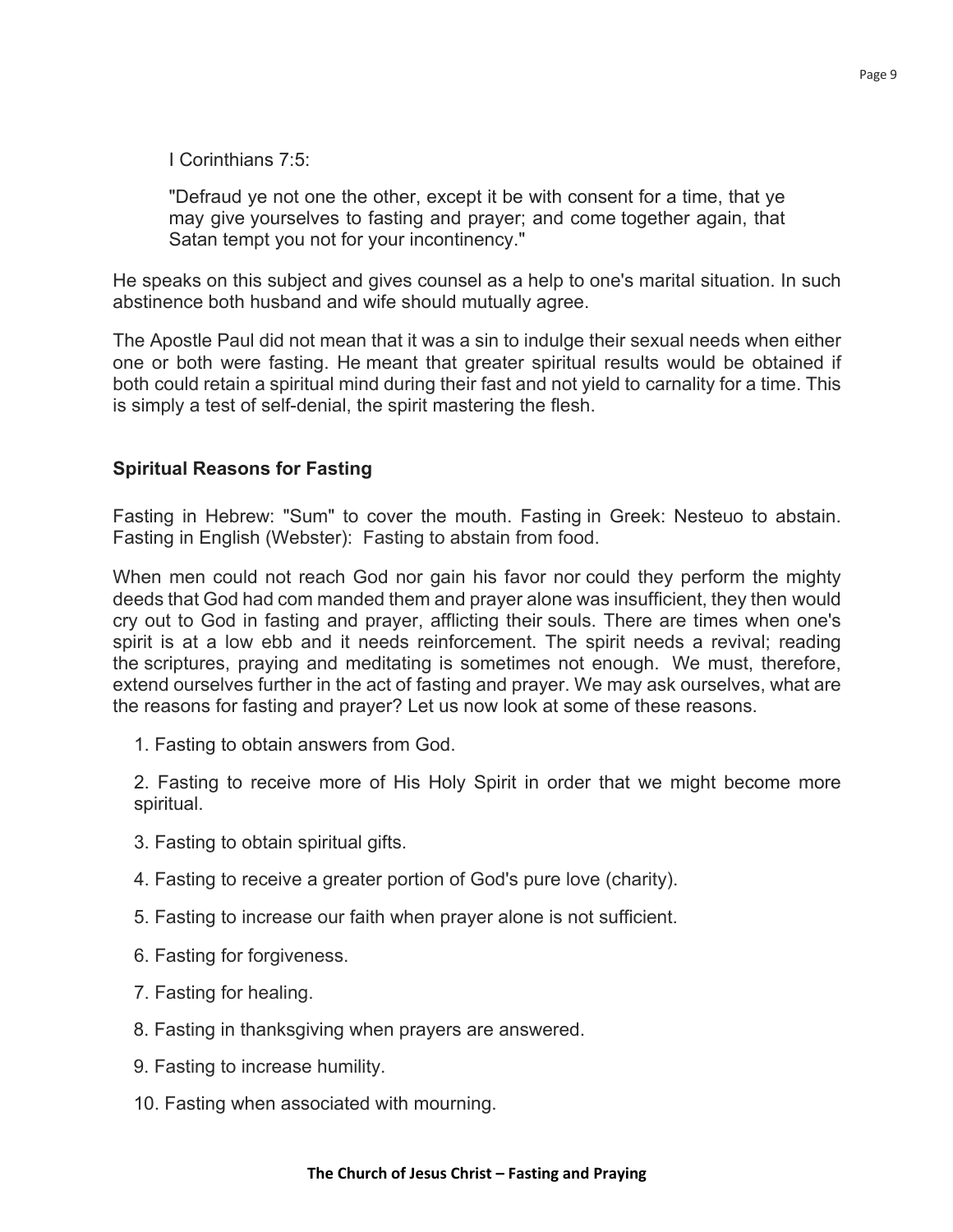- 11. Fasting for greater righteousness.
- 12. Fasting for the souls of men and women.
- 13. Fasting before ordaining ministers.
- 14. Fasting in the creative work of mission fields.
- 15. Fasting in the face of public calamities or approaching danger.
- 16. Fasting to rebuke the devil and his demons.

### **Scriptures to Substantiate the Reasons for Fasting**

#### (1) *Fasting to Obtain Answers from God:*

Cornelius, the first Gentile to be baptized in the early Church received a vision from the Lord directing him to send for Peter. When Peter arrived and asked Cornelius why he had sent for him, his reply was,

Acts 10:30-33:

"And Cornelius said, Four days ago I was fasting until this hour; and at the ninth hour I prayed in my house, and behold, a man stood before me in bright clothing, And said, Cornelius, thy prayer is heard, and thine alms are had in remembrance in the sight of God. Send therefore to Joppa, and call hither Simon, whose surname is Peter; he is lodged in the house of one Simon a tanner by the sea side: who, when he cometh, shall speak unto thee. Immediately therefore I sent to thee; and thou hast well done that thou art come. Now therefore are we all here present before God, to hear all things that are com manded thee of God."

*Other Scriptures:*

Acts 13:2:

"As they ministered to the Lord, and fasted, the Holy Ghost said, Separate me Barnabas and Saul for the work whereunto I have called them."

#### **SCRIPTURES TO SUBSTANTIATE THE REASONS FOR FASTING**

III Nephi 27:1-3:

"And it came to pass that as the disciples of Jesus were journeying and were preaching the things which they had both heard and seen, and were baptizing in the name of Jesus, it came to pass that the disciples were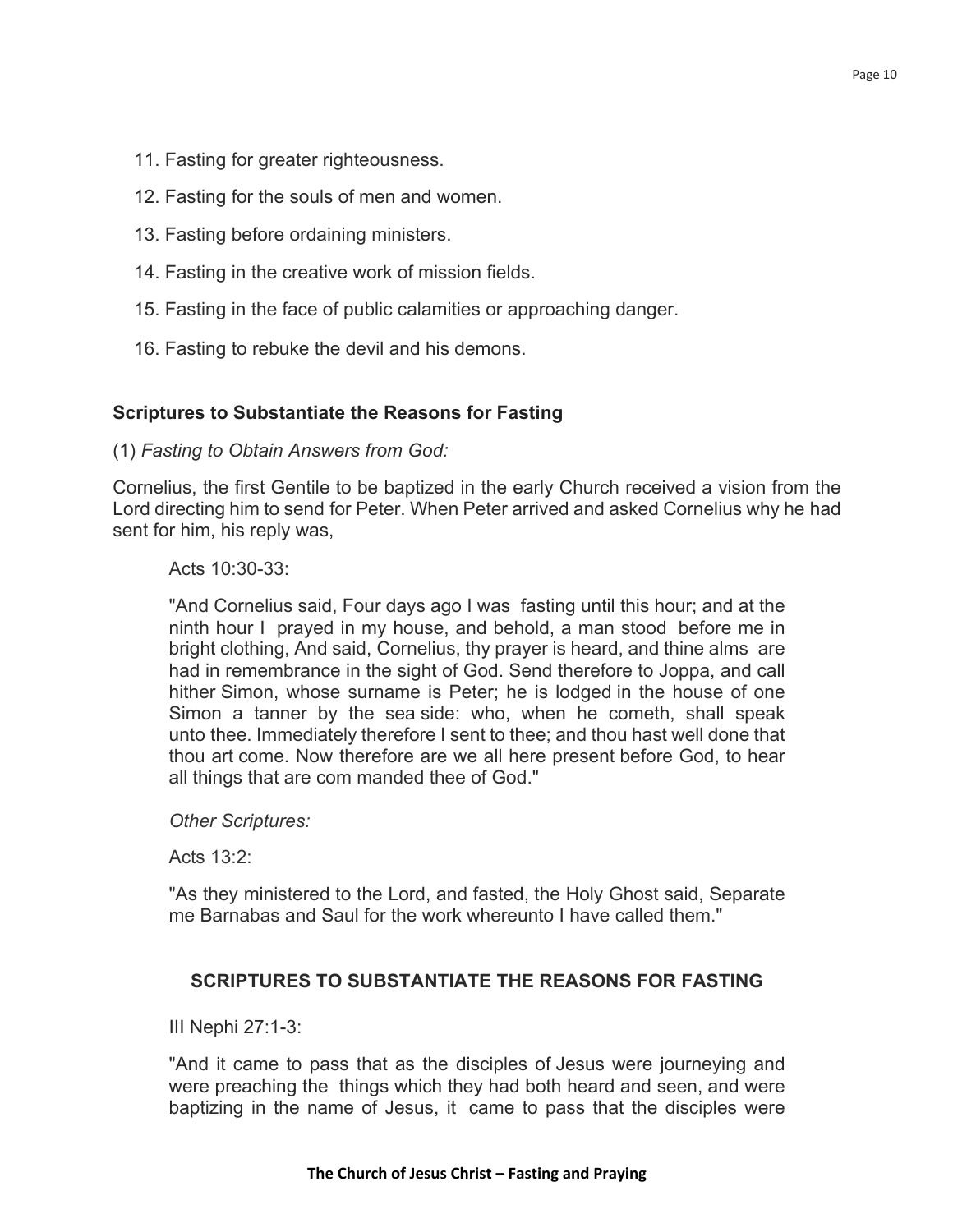gathered together and were united in mighty prayer and fasting. And Jesus again showed himself unto them, for they were praying unto the Father in his name; and Jesus came and stood in the midst of them, and said unto them: What will ye that I shall give unto you? And they said unto him: Lord, we will that thou shouldst tell us the name whereby we shall call this church; for there are disputations among the people concerning this matter."

## (2) *Fasting to Receive More of His Holy Spirit and to Increase One's Spirituality:*

Becoming more spiritual means to become more humble, more lowly, more dedicated; and this certainly entails more self-denial and more sacrifice on our part.

Fasting is a divine remedy to the pride of the human heart. It is recorded in the Book of Mormon that the Sons of Mosiah fasted much and prayed much that the Lord would grant unto them a portion of His Spirit to go with them that they might be an instrument in the hands of God.

#### Alma 5:46-47:

"Behold, I say unto you they are made known unto me by the Holy Spirit of God. Behold, I have fasted and prayed many days that I might know these things of myself. And now I do know of myself that they are true; for the Lord God hath made them manifest unto me by his Holy Spirit; and this is the spirit of revelation which is in me. And moreover, I say unto you that it has thus been revealed unto me, that the words which have been spoken by our fathers are true, even so according to the spirit of prophecy which is in me, which is also by the manifestation of the Spirit of God."

## Alma 17:3-9:

"But this is not all; they had given themselves to much prayer, and fasting; therefore they had the spirit of prophecy; and the spirit of revelation, and when they taught they taught with power and authority of God. And they had been teaching the word of God for fourteen years among the Lamanites, having had much success in bringing many to the knowledge of the truth; yea, by the power of their words many were brought before the altar of God, to call on his name and confess their sins before him. Now these are the circumstances which attended them in their journeyings, for they had many afflictions; they did suffer much, both in body and in mind, such as hunger, thirst and fatigue, and also much labor in the spirit. Now these were their journeyings: Having taken leave of their father, Mosiah, in the first year of the judges; having refused the kingdom which their father was desirous to confer upon them, and also this was the minds of the people; Nevertheless they departed out of the land of Zarahemla, and took their swords, and their spears, and their bows, and their arrows, and their slings; and this they did that they might provide food for themselves while in the wilderness. And thus they departed into the wilderness with their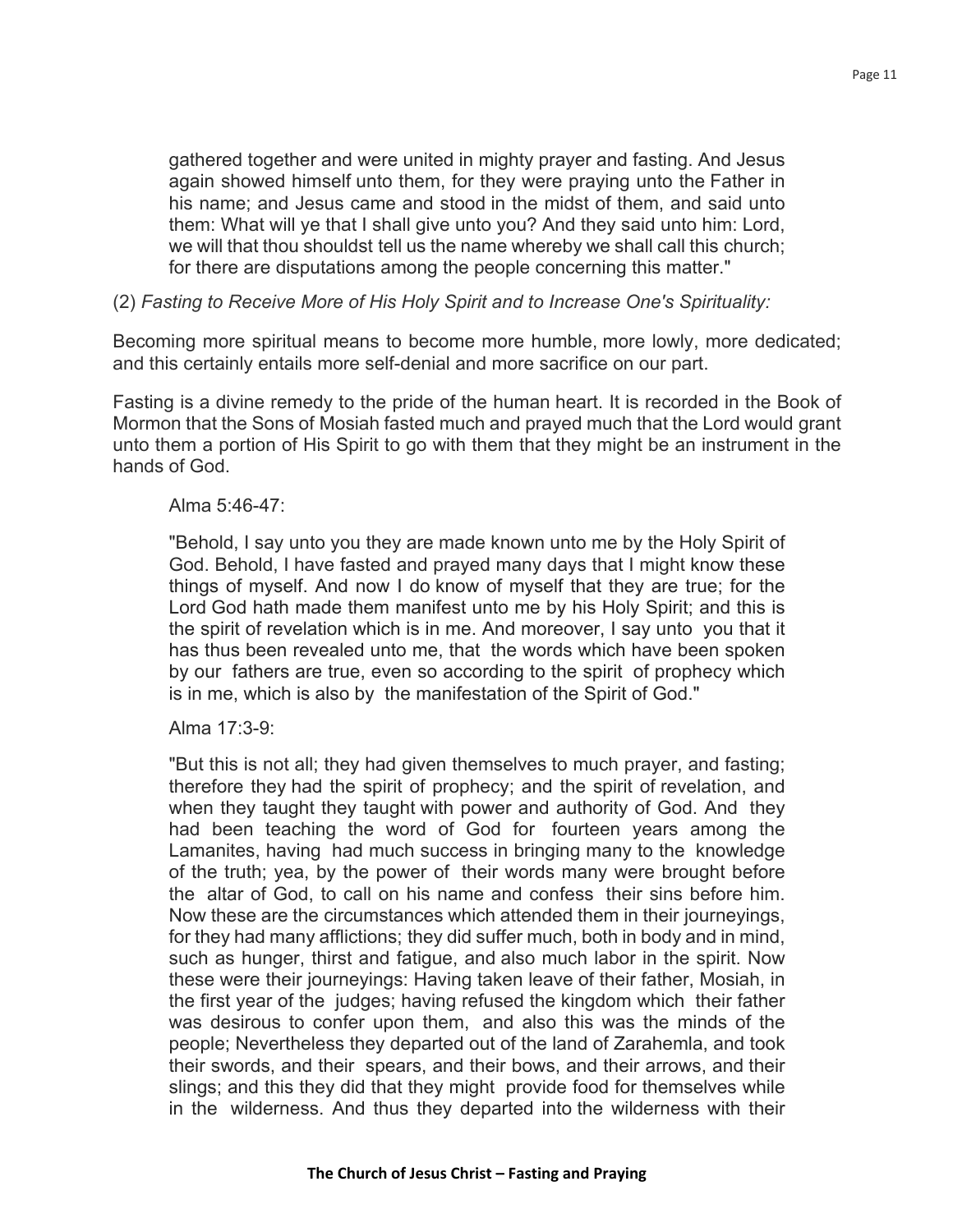numbers which they had selected, to go up to the land of Nephi, to preach the word of God unto the Lamanites. And it came to pass that they journeyed many days in the wilderness, and they fasted much and prayed much that the Lord would grant unto them a portion of his Spirit to go with them, and abide with them, that they might be an instrument in the hands of God to bring, if it were possible, their brethren the Lamanites, to the knowledge of the truth, to the knowledge of the baseness of the traditions of their fathers, which were not correct."

## (*3) Fasting to Obtain More Spiritual Gifts:*

If one wants to be enriched with gifts from the Almighty, one has to dedicate himself by fasting and prayer that God might open the great storehouse of gifts which He holds in reserve for those who desire them.

Fasting to obtain gifts from the Almighty is necessary that the Saints might exhibit the blessings of God by the demonstration of the gifts which He will bestow to those who sincerely seek them for the glory of Christ and not for personal reasons.

## (4) *Fasting to Receive a Greater Portion of God's Love (Charity):*

We must seek after a greater portion of God's love. This can be accomplished through fasting and prayer.

## I Corinthians 13: 1-8, 13:

"Though I speak with the tongues of men and of angels, and have not charity, I am become as sounding brass, or a tinkling cymbal. And though I have the gift of prophecy, and understand all mysteries, and all knowledge; and though I have all faith, so that I could remove mountains, and have not charity, I am nothing. And though I bestow all my goods to feed the poor, and though I give my body to be burned, and have not charity, it profiteth me nothing. Charity suffereth long, and is kind; charity envieth not; charity vaunteth not itself, is not puffed up, Doth not behave itself unseemly, seeketh not her own, is not easily provoked, thinketh no evil; Rejoiceth not in iniquity, but rejoiceth in the truth; Beareth all things, believeth all things, hopeth all things, endureth all things. Charity never faileth: but whether there be prophecies, they shall fail; whether there be tongues, they shall cease; whether there be knowledge, it shall vanish away. And now abideth faith, hope, charity, these three, but the greatest of these is charity."

Moroni 7:46,48:

"Wherefore, my beloved brethren, if ye have not charity, ye are nothing, for charity never faileth. Wherefore, cleave unto charity, which is the greatest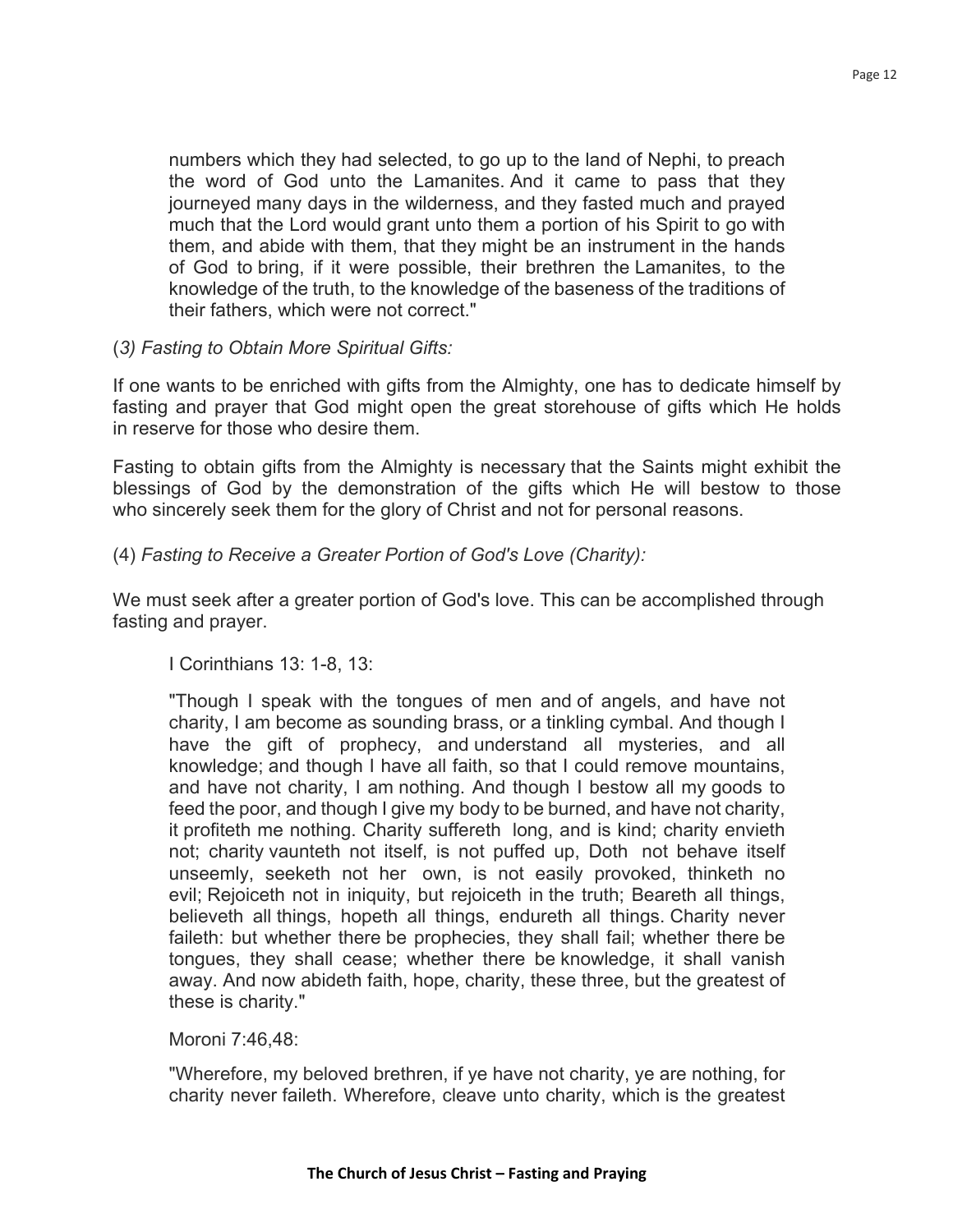of all, for all things must fail. Wherefore, my beloved brethren, pray unto the Father with all the energy of heart, that ye may be filled with this love, which he hath bestowed upon all who are true followers of his Son, Jesus Christ; that ye may become the sons of God; that when he shall appear we shall be like him, for we shall see him as he is; that we may have this hope; that we may be purified even as he is pure. Amen."

(5) *Fasting to Increase Our Faith when Prayer Alone Is Not Sufficient:*

Fasting removes unbelief and is the greatest faith producer. Matthew 17:20-21:

> "And Jesus said unto them, Because of your unbelief: for verily I say unto you, if ye have faith as a grain of mustard seed, ye shall say unto this mountain, Remove hence to yonder place; and it shall remove; and nothing shall be impossible unto you. Howbeit this kind goeth not out but by prayer and fasting."

Fasting is one of the surest ways for obtaining spiritual success. One's natural appetites are placed in a dormant condition; thus physical pleasures are not enjoyed with pleasurable appetites. God can come near to us and we hear Him. He is contacted and a revival begins. The flesh becomes neutralized so that the individual is now a conductor of spiritual power. The strongholds of the flesh are pulled down so that faith has no real barriers.

II Corinthians 10:3,4:

"For though we walk in the flesh, we do not war after the flesh: (For the weapons of our warfare are not carnal, but mighty through God to the pulling down of strongholds:)"

Fasting helps us to separate right from wrong so that we will not listen to the negative messages that our senses may bring forth.

#### Ezra 8:21-23:

"Then I proclaimed a fast there, at the river of Ahava, that we might afflict ourselves before our God, to seek of him a right way for us, and for our little ones, and for all our substance. For I was ashamed to require of the king a band of soldiers and horsemen to help us against the enemy in the way: because we had spoken unto the king, saying, The hand of our God is upon all them for good that seek him; but his power and his wrath is against all them that forsake him. So we fasted and besought our God for this: and he was entreated of us."

Matthew 17:14-21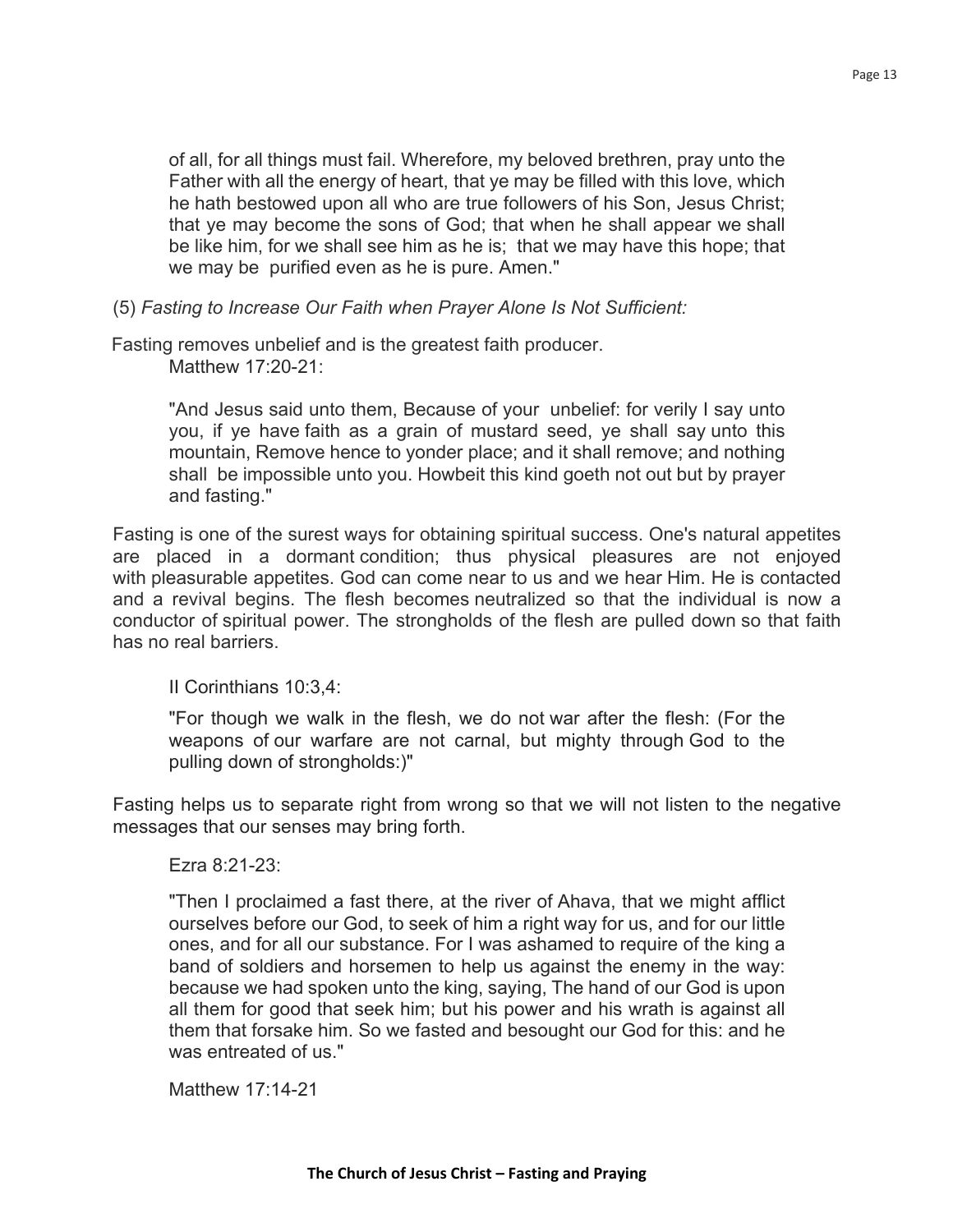"And when they were come to the multitude, there came to him a certain man, kneeling down to him, and saying, Lord, have· mercy on my son: for he is lunatick, and sore vexed: for ofttimes he falleth into the fire, and oft into the water. And I brought him to thy disciples, and they could not cure him. Then Jesus answered and said, O faithless and perverse generation, how long shall I be with you? how long shall I suffer with you? bring him hither to me. And Jesus rebuked the devil; and he departed out of him: and the child was cured from that very hour. Then came the disciples to Jesus apart, and said, Why could not we cast him out? And Jesus said unto them, Because of your unbelief: for verily I say unto you, If ye have faith as a grain of mustard seed, ye shall say unto this mountain, Remove hence to yonder place; and it shall remove; and nothing shall be impossible unto you. Howbeit this kind goeth not out but by prayer and fasting."

#### (6) *Fasting for Forgiveness:*

When one recognizes that sin and transgression has entered into one's heart, fasting and prayer is often self-imposed to obtain forgiveness.

#### I Samuel 7:6:

"And they gathered together to Mizpeh, and drew water, and poured it out before the Lord, and fasted on that day, and said there, We have sinned against the Lord. And Samuel judged the children of Israel in Mizpeh."

#### Jonah 3:3-10:

"So Jonah arose, and went unto Nineveh, according to the word of the Lord. Now Nineveh was an exceeding great city of three days' journey. And Jonah began to enter the city a day's journey, and he cried, and said, Yet forty days, and Nineveh shall be overthrown. So the people of Nineveh believed God, and proclaimed a fast, and put on sackcloth, from the greatest of them even to the least of them. For word came unto the king of Nineveh, and he arose from his throne, and he laid his robe from him, and covered him with sackcloth, and sat in ashes. And he caused it to be proclaimed and published through Nineveh by the decree of the king and his nobles, saying, Let neither man nor beast, herd nor flock, taste any thing: let them not feed, nor drinkwater: But let man and beast be covered with sack cloth, and cry mightily unto God: yea, let them tum every one from his evil way, and from the violence that is in their hands. Who can tell if God will tum and repent, and tum from his fierce anger, that we perish not? And God saw their works, that they turned from their evil way; and God repented of the evil, that he had said that he would do unto them; and he did it not."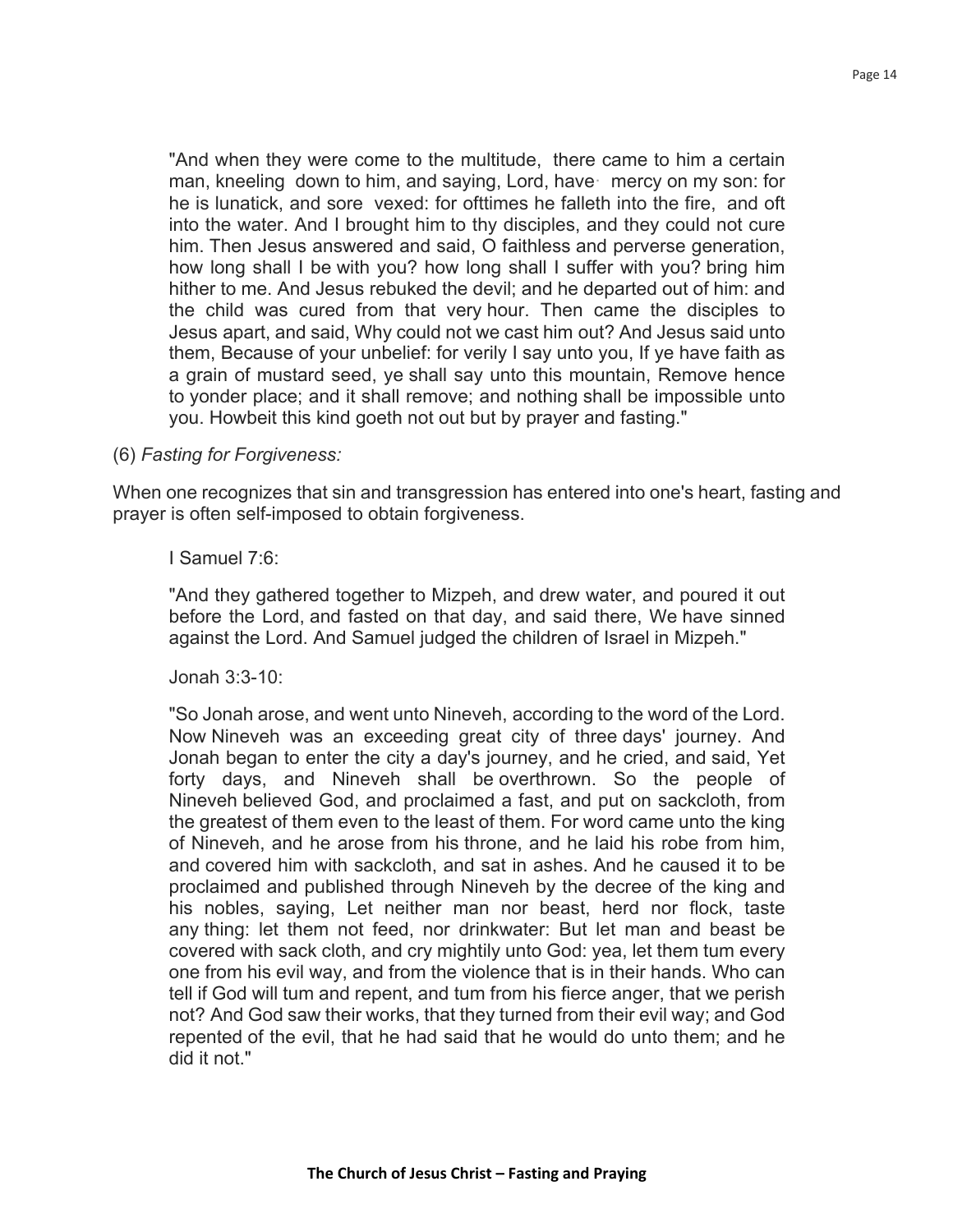Joel 2: 12-17:

"Therefore also now, saith the Lord, tum ye even to me with all your heart, and with fasting, and with weeping, and with mourning: And rend your heart, and not your garments, and tum unto the Lord your God: for he is gracious and merciful, slow to anger, and of great kindness, and repenteth him of the evil. Who knoweth if he will return and repent, and leave a blessing behind him; even a meat offering and a drink offering unto the Lord your God? Blow the trumpet in Zion, sanctify a fast, call a solemn assembly: Gather the people, sanctify the congregation, assemble the elders, gather the children, and those that suck the breast: let the bridegroom go forth of his chamber, and the bride out of her closet. Let the priests, the ministers of the Lord, weep between the porch and the altar, and let them say, Spare thy people, O Lord, and give not thine heritage to reproach, that the heathen should rule over them ... "

Nehemiah 9:1-3:

"Now in the twenty and fourth day of this month the children of Israel were assembled with fasting, and with sackclothes, and earth upon them. And the seed of Israel separated themselves from all strangers, and stood and confessed their sins, and the iniquities of their fathers. And they stood up in their place, and read in the book of the law of the Lord their God one fourth part of the day; and another fourth part they confessed, and worshipped the Lord their God."

Psalms 25:7,11,18:

"Remember not the sins of my youth, nor my transgressions: according to thy mercy re member thou me for thy goodness' sake, O Lord. For thy name's sake, O Lord, pardon mine iniquity; for it is great. Look upon mine affliction and my pain; and forgive all my sins."

Daniel 9:3-5:

"And I set my face unto the Lord God, to seek by prayer and supplications, with fasting, and sackcloth, and ashes: And I prayed unto the Lord my God, and made my confessions, and said, 0 Lord, the great and dreadful God, keeping the covenant and mercy to them that love him, and to them that keep his commandments; We have sinned, and have committed iniquity, and have done wickedly, and have rebelled, even by departing from thy precepts and from thy judgments "

Acts 9:9:

"And he was three days without sight, and neither did eat nor drink."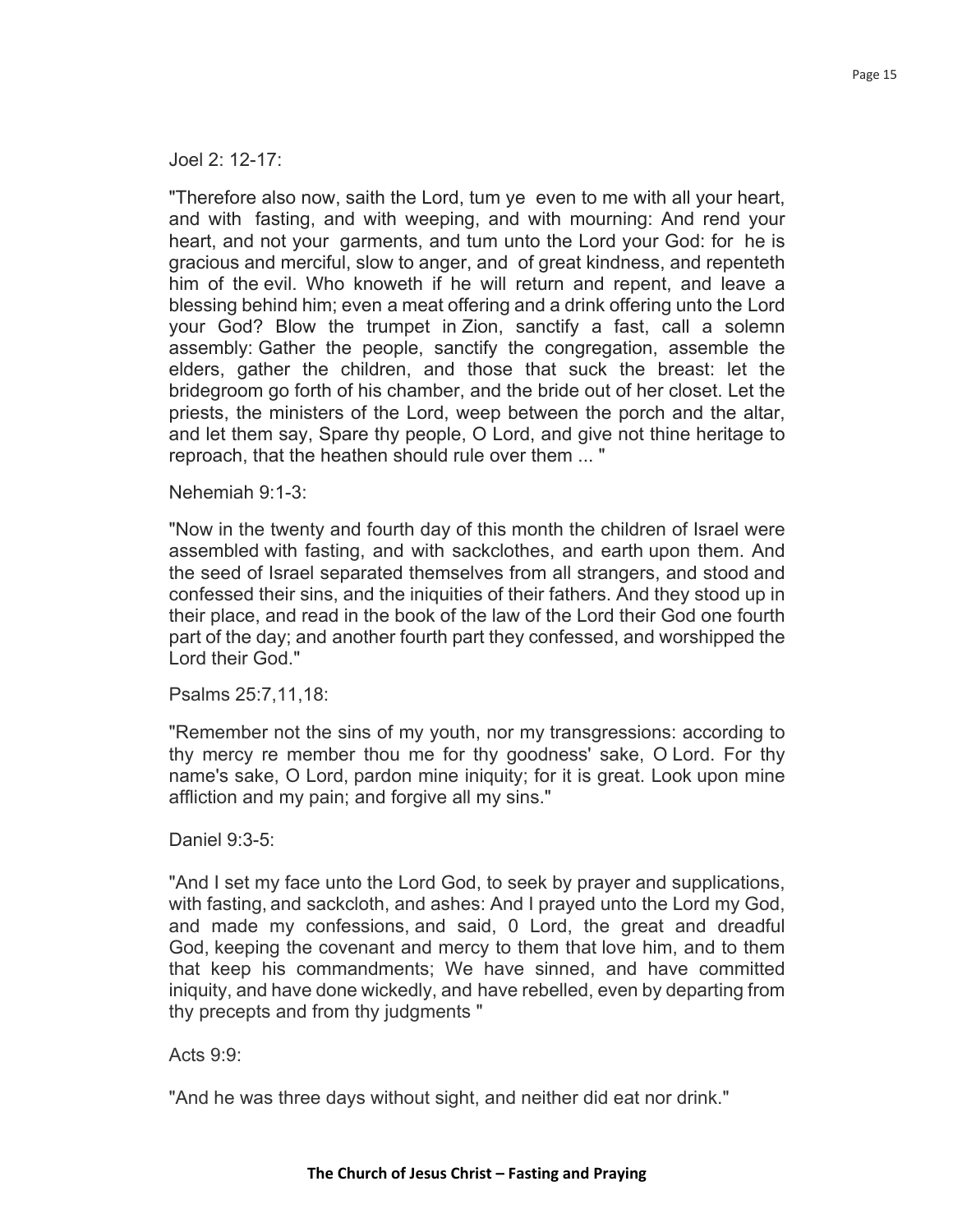## (7) *Fasting for Healing:*

Ofttimes fasting is required when there are afflictions of the body or mental distresses. God is humbly sought in fasting and prayer that His arm would be extended in behalf of the sick whether it be for one's own needs or for others.

When prayer alone seems to be inadequate in times of afflictions, then one combines fasting with prayer to bring about the healing of the sick.

David fasted for the sickness of the child that was born to him of Bathsheba.

II Samuel 12: 16, 17:

"David therefore besought God for the child; and David fasted, and went in, and lay all night upon the earth. (17) And the elders of his house arose, and went to him, to raise him up from the earth: but he would not, neither did he eat bread with them."

### (8) *Fasting in Thanksgiving after Prayers Are Answered:*

One is quick to seek God out in prayer and fasting when confronted with the crisis of life. Why then should not one be just as quick to thank Him in fasting and prayer when one has been delivered by His mighty hand?

Alma 45:1:

"Behold, now it came to pass that the people of Nephi were exceedingly rejoiced, because the Lord had again delivered them out of the hands of their enemies; therefore they gave thanks unto the Lord their God; yea, and they did fast much and pray much, and they did worship God with exceeding great joy."

#### (9) *Fasting to Increase Humility:*

Humility is greatly to be desired and is the mark of a great man. Moses, who was called, "the meekest man in all the earth," rose to great heights when he asked God to remove his name out of the Book of Life rather than to destroy Israel. There is no doubt that his humility came as a result of his much fasting and praying.

Psalms 35:13:

"But as for me, when they were sick, my clothing was sackcloth: I humbled my soul with fasting; and my prayer returned into mine own bosom."

Helaman 3:35: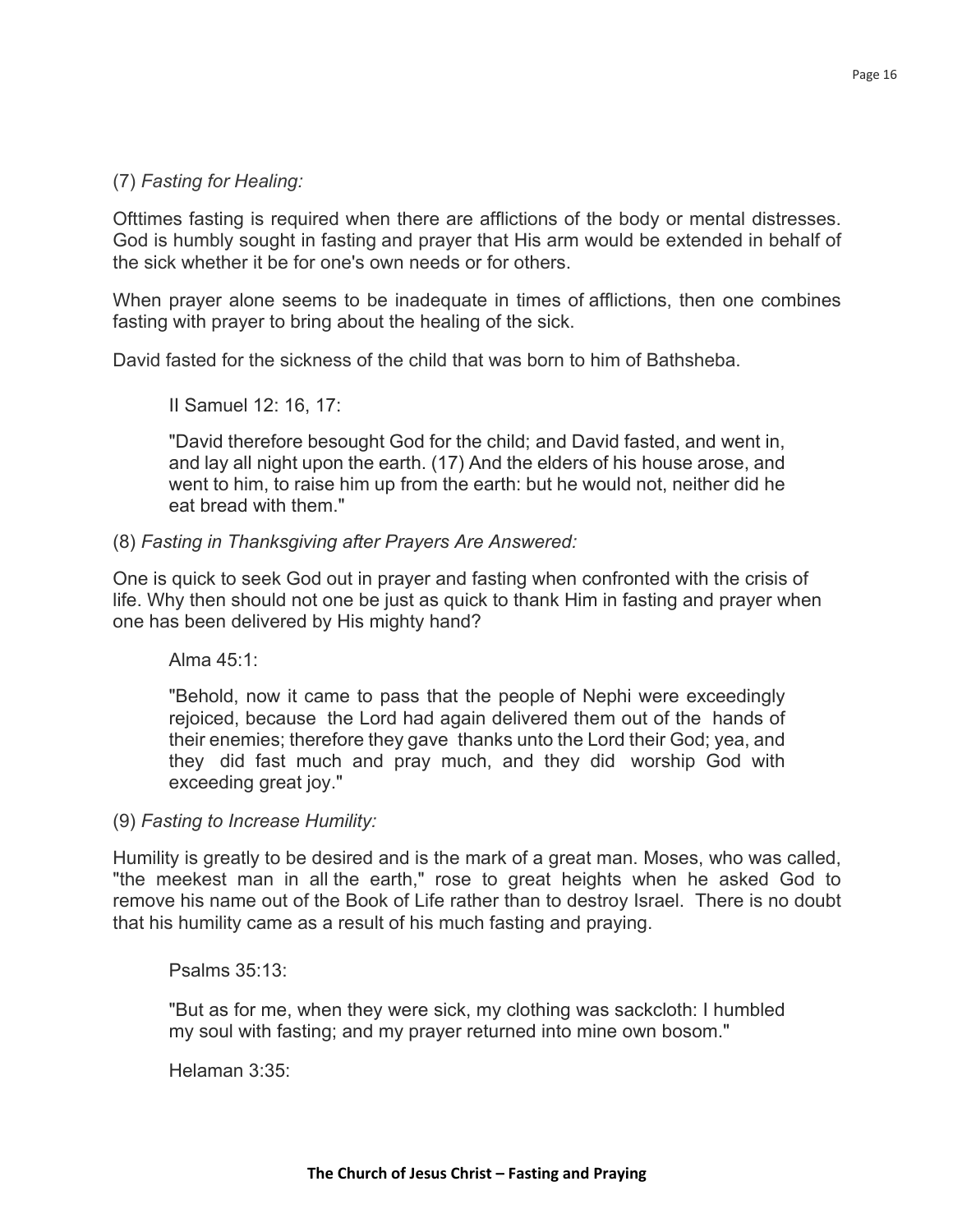"Nevertheless they did fast and pray oft, and did wax stronger and stronger in their humility, and firmer and firmer in the faith of Christ, unto the filling their souls with joy and consolation, yea, even to the purifying and the sanctification of their hearts, which sanctification cometh because of their yielding their hearts unto God."

(10) *Fasting as It Is Associated with Mourning:*

Fasting has in all ages and among all nations been an exercise much in use in times of bereavement and mourning. Also, Christ taught us that:

Matthew 5:4:

"Blessed are they that mourn: for they shall be comforted."

*Other Scriptural References:*

I Samuel 31: 12, 13:

"All the valiant men arose, and went all night, and took the body of Saul and the bodies of his sons from the wall of Bethshan, and came to Jabesh, and burnt them there. And they took their bones, and buried them under a tree at Jabesh, and fasted seven days."

Nehemiah 1 :4:

"And it came to pass, when I heard these words, that I sat and wept, and mourned certain days, and fasted, and prayed before the God of heaven "

Daniel 10:2-3:

"In those days I Daniel was mourning three full weeks. I ate no pleasant bread, neither came flesh nor wine in my mouth, neither did I anoint myself at all, till three whole weeks were fulfilled."

Alma 28:4-6:

"And now this was a time that there was a great mourning and lamentation heard throughout all the land, among all the people of Nephi- (5) Yea, the cry of widows mourning for their husbands, and also of fathers mourning for their sons, and the daughter for the brother, yea, the brother for the brother, yea, the brother for the father; and thus the cry of mourning was heard among all of them, mourning for their kindred who had been slain. (6) And now surely this was a sorrowful day; yea, a time of solemnity, and a time of much fasting and prayer."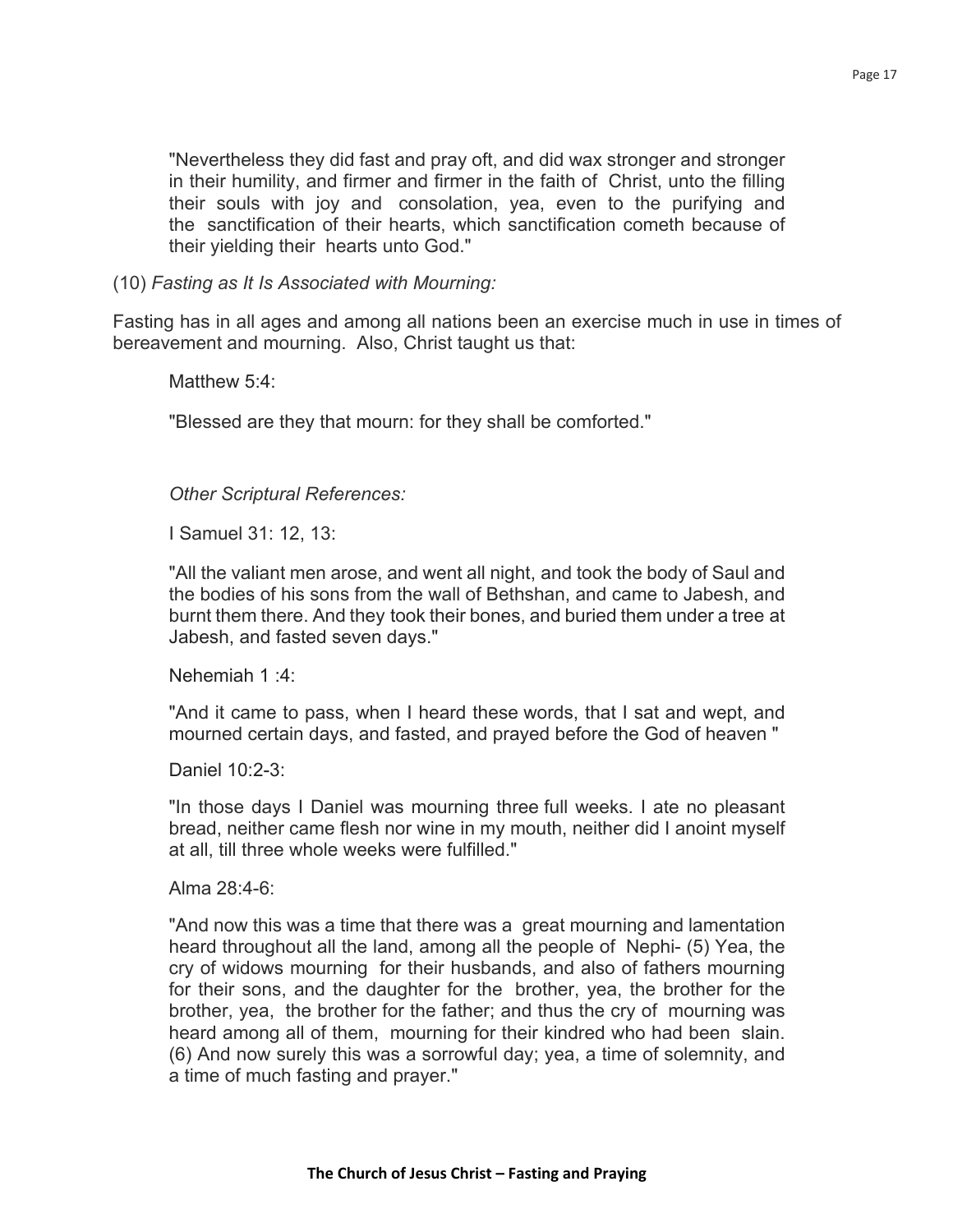Alma 30:2:

"Now their dead were not numbered because of the greatness of their numbers; neither were the dead of the Nephites numbered-but it came to pass after they had buried their dead, and also after the days of fasting, and mourning, and prayer, (and it was in the sixteenth year of the reign of the judges over the people of Nephi) there began to be continual peace throughout all the land."

Helaman 9: 10:

"And it came to pass that on the morrow the people did assemble themselves together to mourn and to fast, at the burial of the great chief judge who had been slain."

(11) *Fasting for Greater Righteousness:*

Fasting helps us to become more righteous because it is a denial of feeding the carnal man. Jesus said, "We must deny ourself, take up our cross and follow him." Also, we must understand that in hungering and thirsting after righteousness, we are feeding the spirit and not the flesh.

Matthew 5:6:

"Blessed are they which do hunger and thirst after righteousness: for they shall be filled."

III Nephi 12:6:

"And blessed are all they who do hunger and thirst after righteousness, for they shall be filled with the Holy Ghost."

IV Nephi 1: 12, 13, 15:

"And they did not walk any more after the performances and ordinances of the law of Moses; but they did walk after the commandments which they had received from their Lord and their God, continuing in fasting and prayer, and in meeting together oft both to pray and to hear the word of the Lord. And it came to pass that there was no contention among all the people, in all the land; but there were mighty miracles wrought among the disciples of Jesus. And it came to pass that there was no contention in the land, because of the love of God which did dwell in the hearts of the people."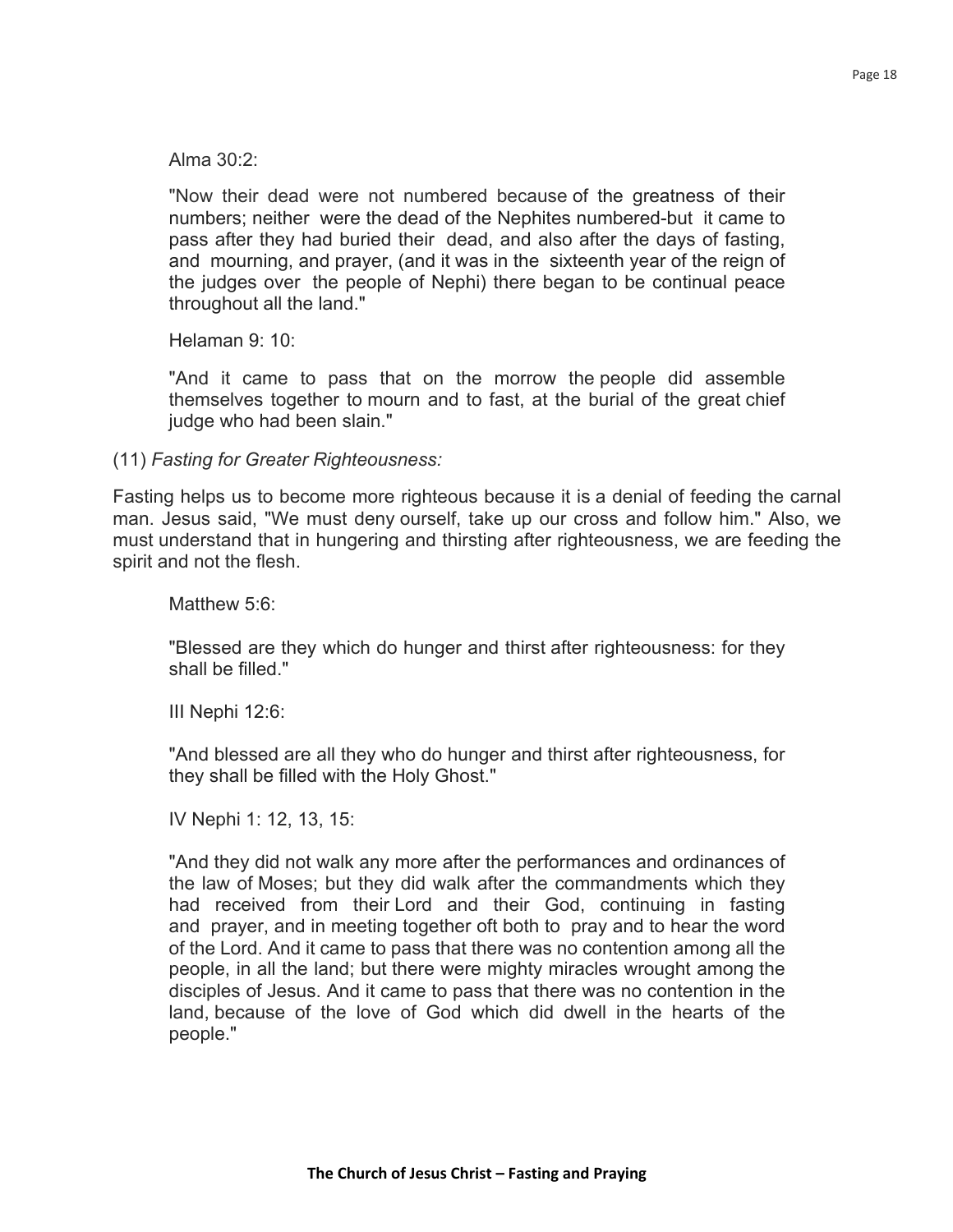#### Moroni 6:5:

"And the church did meet together oft, to fast and to pray, and to speak one with another concerning the welfare of their souls."

(12) *Fasting for the Souls of Men and Women:*

When we experience great difficulty in bringing souls to Christ, the scriptures teach us that we must cry out to God in mighty fasting and prayer.

Acts 13:2,3:

"As they ministered to the Lord, and fasted, the Holy Ghost said, Separate me Barnabas and Saul for the work whereunto I have called them. (3) And when they had fasted and prayed, and laid their hands on them, they sent them away."

Alma 6:6:

"Nevertheless the children of God were commanded that they should gather themselves together oft, and join in fasting and mighty prayer in behalf of the welfare of the souls of those who knew not God."

Alma  $8.26$ 

"And now, Amulek, because thou has fed me and taken me in, thou art blessed; for I was an hungered, for I had fasted many days."

Alma 10:7:

"As I was journeying to see a very near kindred, behold an angel of the Lord appeared unto me and said: Amulek, return to thine own house, for thou shalt feed a prophet of the Lord; yea, a holy man, who is a chosen man of God; for he has fasted many days because of the sins of this people, and he is an hungered, and thou shalt receive him into thy house and feed him, and he shall bless thee and thy house; and the blessing of the Lord shall rest upon thee and thy house."

#### (13) *Fasting before Ordaining Ministers:*

The Scriptures state that there were occasions when the Church fasted and prayed for guidance before ordaining ministers.

#### Acts 14:23:

"And when they had ordained them elders in every church, and had prayed with fasting, they commended them to the Lord, on whom they believed."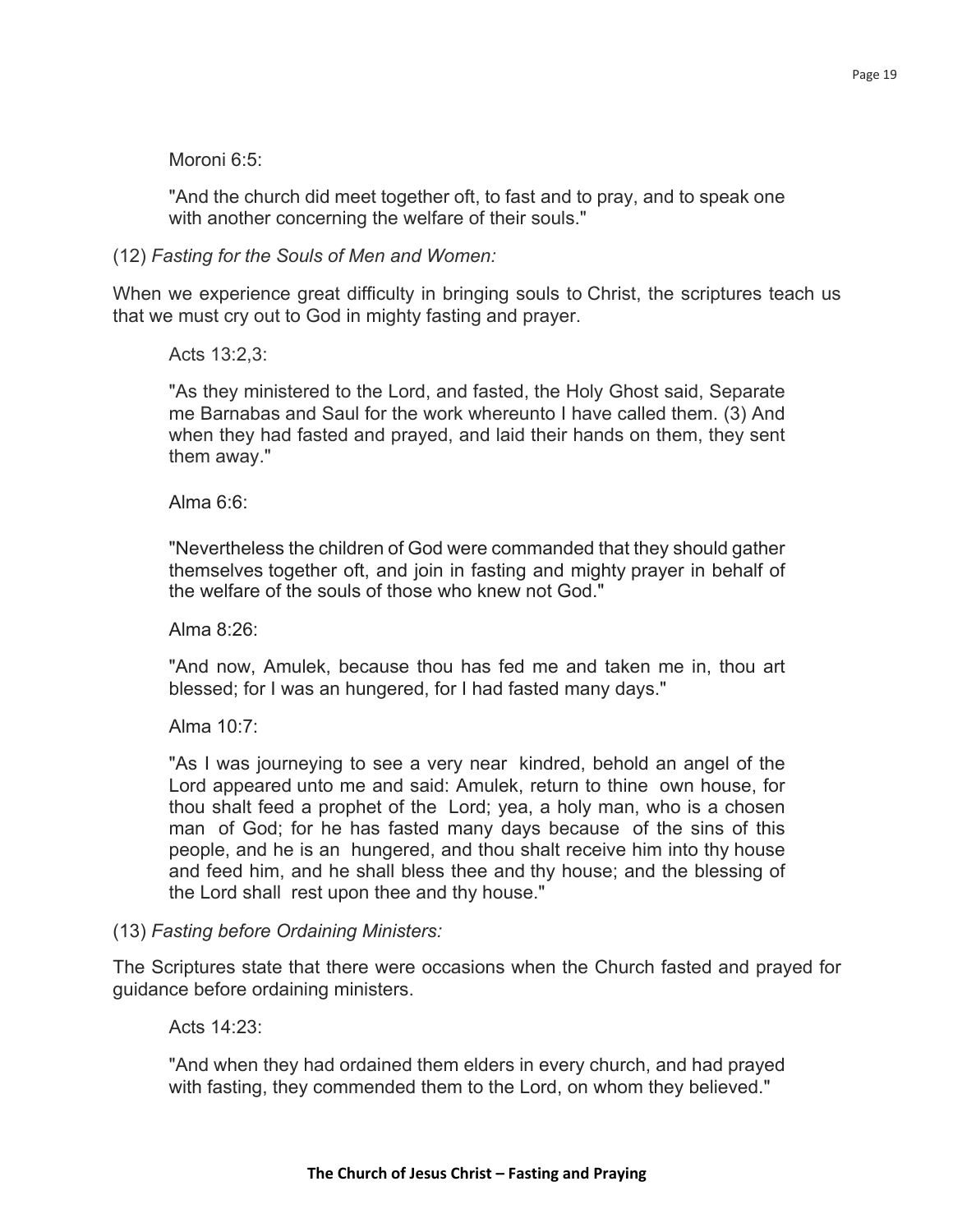#### (14) *Fasting in the Creation of Missionary Fields:*

Fasting in the creation of mission fields purifies the soul and cleanses the spirit so that the Holy Spirit might have full sway in one's heart and mind; and the work ahead will be crowned with the blessings of God.

Matthew 4:2:

"And when he had fasted forty days and forty nights, he was afterward an hungred."

Acts 13:2,3:

"As they ministered to the Lord, and fasted, the Holy Ghost said, Separate me Barnabas and Saul for the work whereunto I have called them. And when they had fasted and prayed and laid their hands on them, they sent them away."

Alma 17:3:

"But this is not all; they had given themselves to much prayer, and fasting; therefore they had the spirit of prophecy, and the spirit of revelation, and when they taught, they taught with power and authority of God."

(15) *Fasting in the Face of Public Calamities and Impending Dangers:*

There are times when public calamities overtake a nation and it is faced with imminent dangers that fasting and praying before the Lord moves His mighty hand.

Esther 4:14-16:

"For if thou altogether boldest thy peace at this time, then shall there enlargement and deliverance arise to the Jews from another place; but thou and thy father's house shall be destroyed: and who knoweth whether thou art come to the kingdom for such a time as this? Then Esther bade them return Mordecai this answer, Go, gather together all the Jews that are present in Shushan, and fast ye for me, and neither eat nor drink three days, night or day: I also and my maidens will fast likewise; and so will I go in unto the king, which is not according to the law: and if I perish, I perish."

Joel 1: 14:

"Sanctify ye a fast, call a solemn assembly, gather the elders and all the inhabitants of the land into the house of the Lord your God, and cry unto the Lord."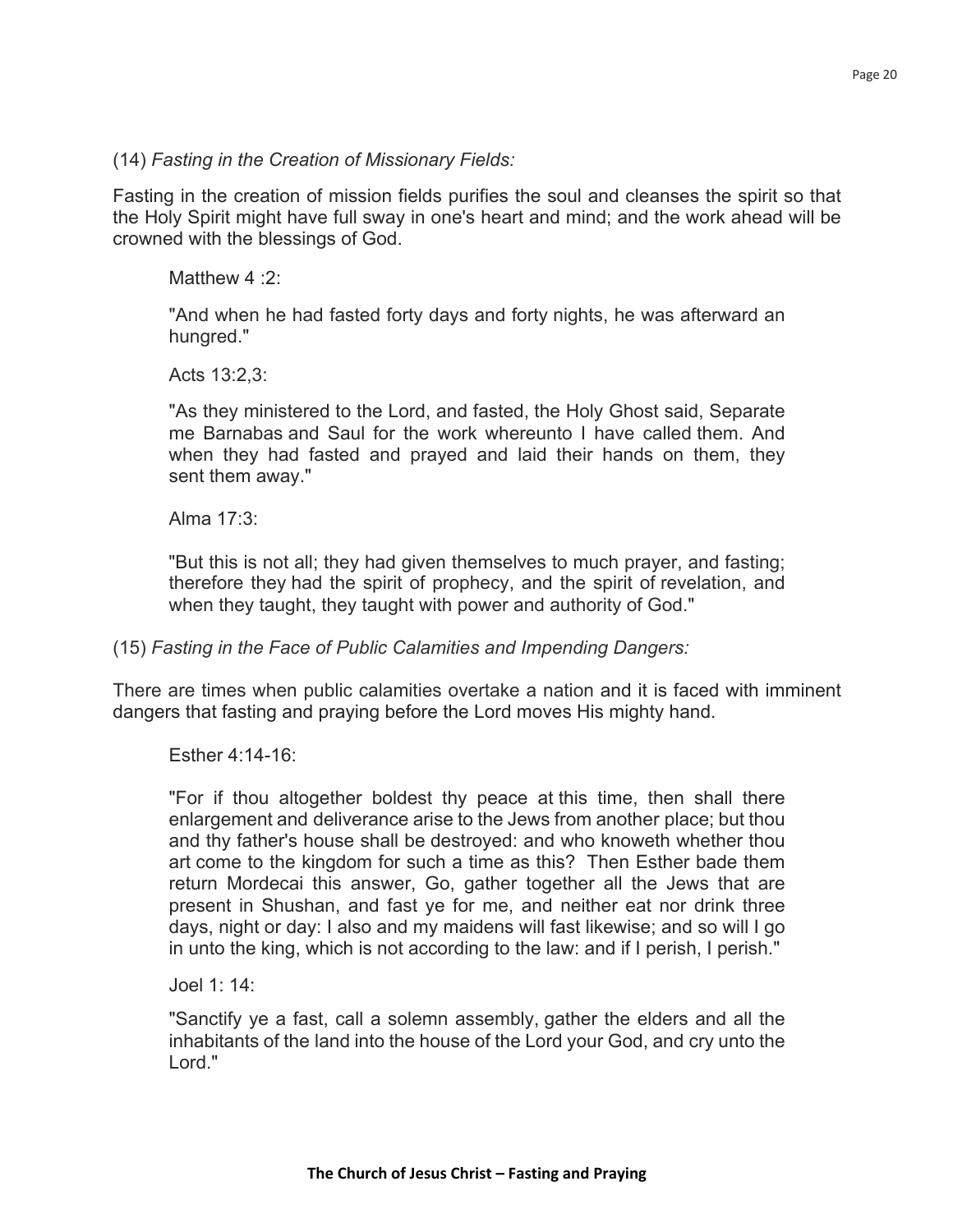II Chronicles 20:3:

"And Jehoshaphat feared, and set himself to seek the Lord, and proclaimed a fast through out all of Judah."

## (16) *Fasting to Rebuke the Devil and His Demons:*

Jesus told His disciples that if they would resist the devil, he would flee from them. He also told them that if they would exercise faith along with fasting and prayer, they would have the power to rebuke the devil.

We, as the Church in our day and time, should be very concerned with the growing menace of Satanic worship. This evil spirit should move us to spend much time in fasting and prayer, asking God for more of His power to rebuke the devil and all his demons.

In the following scripture, Jesus tells us that we have the right and power to rebuke the devil, however, in order to do this, we must remove from our life all shades of unbelief. This type of discipline Jesus said can be accomplished through fasting and prayer.

Matthew 17:18-21:

"And Jesus rebuked the devil; and he departed out of him: and the child was cured from that very hour. Then came the disciples to Jesus apart, and said, Why could not we cast him out? And Jesus said unto them, Because of your unbelief: for verily I say unto you, If ye have faith as a grain of mustard seed, ye shall say unto this mountain, Remove hence to yonder place; and it shall remove; and nothing shall be impossible unto you. Howbeit this kind goeth not out but by prayer and fasting."

## **How to Break a Fast**

When persons desire to close their fast, it should be done in thankful prayer before God.

If a person has fasted for a long time, it is important that the body is not filled with rich foods, because the body may not stand the shock and, in all probability, a person could become ill.

After an extended fast, the next two or three meals should be very light in order to give the body some rest and time to recover its normal functions.

# **Spiritual Benefits of Fasting and Praying (Summary)**

Spiritual benefits of fasting and praying can be summed up as follows: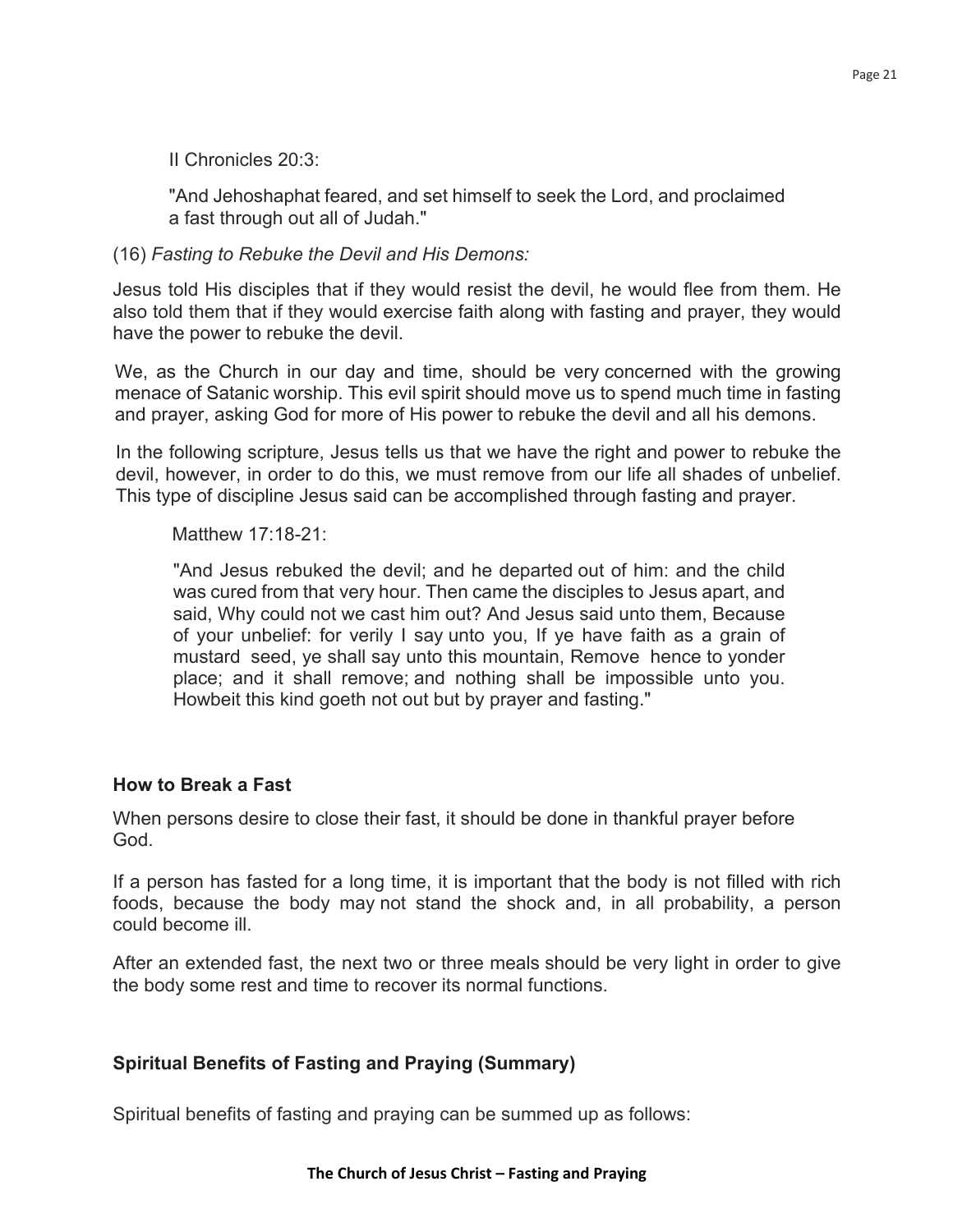- 1. Fasting is a discipline of the body to humble the soul.
- 2. Fasting helps to prevail in prayer with God.
- 3. Fasting and praying will bring mercy from God.
- 4. Fasting and praying will free us from the weaknesses of the flesh.
- 5. Fasting and praying will give us power over Satan.
- 6. Fasting and praying will reveal the Will of God for individuals and for the Church.
- 7. Fasting and praying helps produce the fruits of the Holy Spirit in one's life.
- 8. Fasting will produce greater love in our hearts for others.
- 9. Believers are expected to fast and pray.

Luke 5:34,35:

"And he said unto them, Can ye make the children of the bridechamber fast, while the bridegroom is with them? But the days will come, when the bridegroom shall be taken away from them, and then shall they fast in those days."

## **Theological Reflections**

The benefits and blessings brought about through fasting and praying are necessary for one's spiritual growth. A spiritual maturity is gained through this medium. Fasting and praying are indivisible as the body and soul; they cannot be separated; they are intertwined one with the other, an interwoven texture of sublime spirituality. Usually one finds the capacity to pray more fervently while fasting. Something beautiful happens when fasting and praying in humility before the Lord. From the innermost depth of the heart there arise words of praise and honor to God.

Fasting has to be exercised with a positive attitude; looking to the benefits derived from it. Jesus Christ exhorted His disciples to practice His teachings in a positive manner, never in a negative one. He did not say, "If you pray" but "When you pray." Nor did He say, "If you give alms" but "When you give alms." He left no doubts in the minds of His disciples that all of His teachings were to be practiced in a positive and spiritual manner.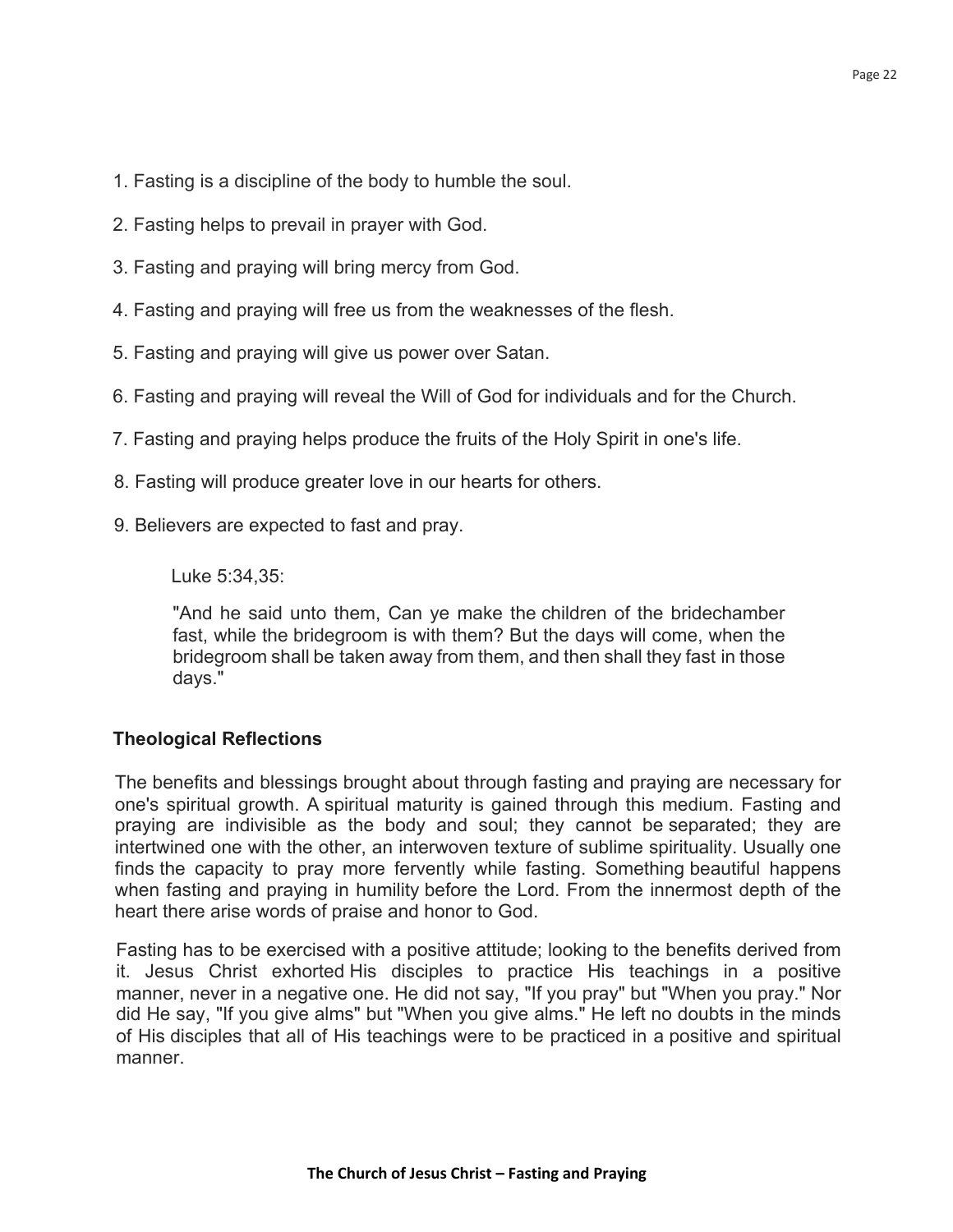Being void of natural foods, when fasting, gives the mind and the spirit freedom from unwanted encroachments, thereby opening the door for divine responses.

There is also a fast which transcends the mere abstinence from food; it is called "God's chosen fast." It is written:

Isaiah 58:6-9

Is not this the fast that I have chosen? To loose the bands of wickedness, to undo the heavy burdens, and to let the oppressed go free, and that ye break every yoke? Is it not to deal thy bread to the hungry, and that thou bring the poor that are cast out to thy house? When thou seest the naked, that thou cover him; and that thou hide not thyself from thine own flesh? Then shall thy light break forth as the morning, and thine health shall spring forth speedily; and thy righteousness shall go before thee; the glory of the Lord shall be thy reward. Then shall thou call, and the Lord shall answer; thou shalt cry and he shall say, Here I am. . . . "

No superlative adjectives can describe or extol the benefits resulting from fasting and praying; for in depriving oneself from food in order to reach the Lord, one also praises the Almighty to whom belongs all honor and glory. Amen.

## **Applications**

There are four elements in the acts of fasting and prayer. ie., How, why, where, and when.

1. *How*

A person must apply oneself to fasting and prayer with sincerity, humility and determination. One must approach the Lord with faith, believing that the offering which is made will reach His throne. There must not be any doubt in one's mind whether God can (or will) answer. A surrendering of one's will to the will of God is of the utmost importance in the act of fasting and praying.

## 2. *When*

One must approach God in fasting and prayer when a crisis arises for the individual or a collective group. It could be losing weight for health's sake. It could be for one's own affliction, for another's affliction, when there is approaching danger such as rumors of war, earthquakes, hurricanes, etc. Fasting and prayer can be initiated prior to ordinations (as alluded to in this article) of not only Elders, but also of Apostles, Evangelists, Teachers, Deacons, and Deaconesses.

There are times when it is necessary and urgent to fast and pray. However, the cause must be important and specific.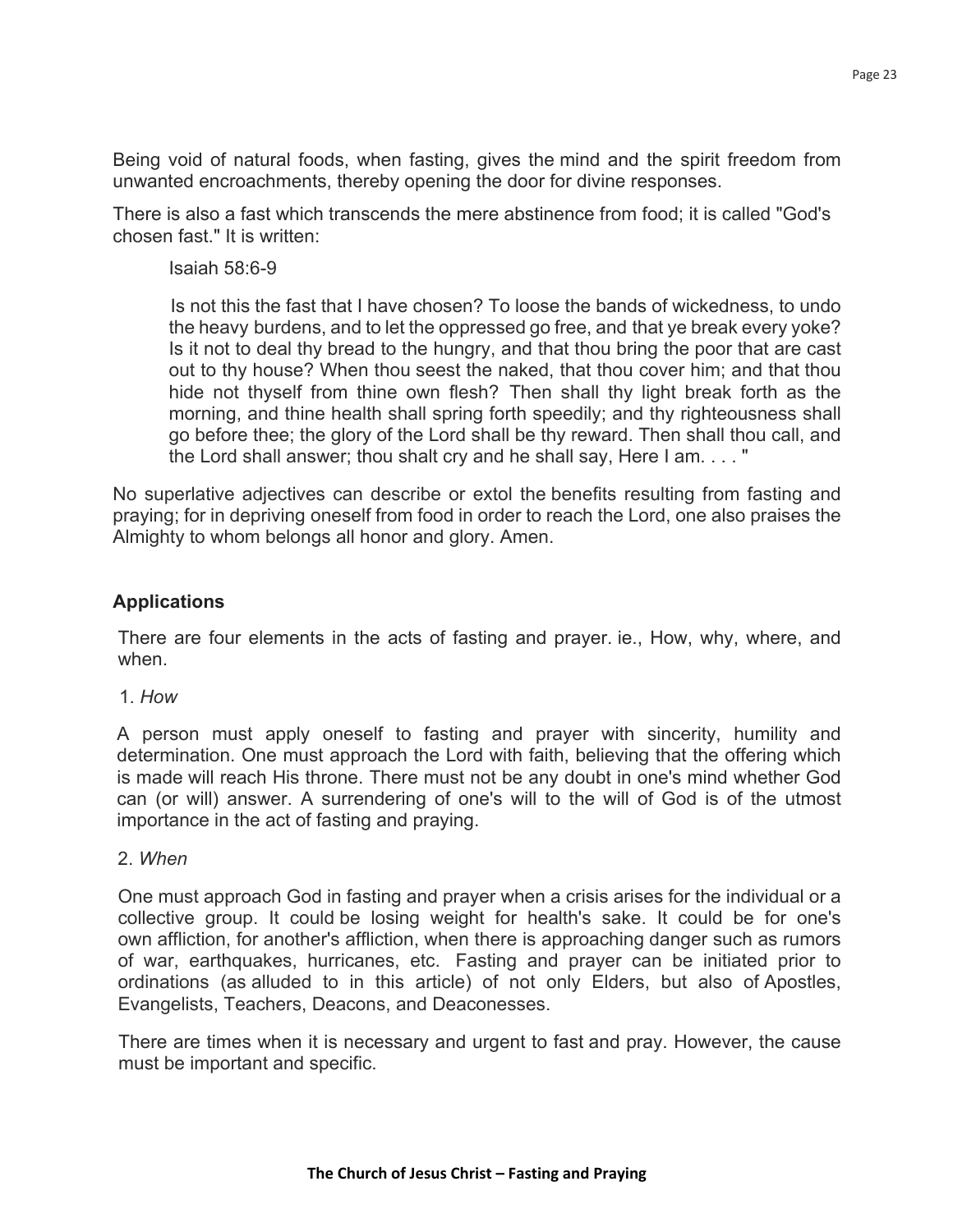## 3. *Where*

Fasting can take place in one's own house, in someone else's house, in a place of worship, at work, on a mountain, or in a forest glade. The Scriptures are replete with instances where individuals and/or collective groups fasted and prayed. Jesus, Moses, et al fasted on the mountain; Abraham's servant fasted on his journey seeking a bride for Isaac; Hannah fasted and prayed in the house of God; Ezra and his people fasted at the river Ahava; and Anna fasted in the Temple.

The list is very extensive regarding where people fasted and prayed. The place where one fasts is not of the utmost importance; it is the sincerity and determination to get divine response that is vital.

#### 4. *Why*

"Why" is an age-old question regarding a multitude of things which baffle human beings. The reason for asking "why" is because the answers are often elusive as a "will o' the wisp." Answers to intangibles have been sought by human beings since the creation of the world. No less is "why fast and pray?"

While no one can really understand or give a satisfactory answer as to why prayer alone is sometimes insufficient, and the soul must be afflicted, the heart humbled, and tears shed profusely in fasting, it suffices to know that Jesus Christ said that, "This kind doth not go out but by prayer and fasting." Although Jesus referred to the casting out of demons, it is logical to assume that when crises arise which appear insurmountable, depriving one's body of food for a period of time is a very small price to pay in exchange for the benefits that are received.

## **Conclusion**

The authors humbly pray that this article, as it is perused carefully, will convey the importance of fasting and prayer and the spiritual enrichment the reader will derive from participating in this act.

The Church of Jesus Christ urges all of its members to engage in fasting and prayer as a vehicle whereby the hand of the Almighty will be moved in their behalf. The authors also urge the Saints to fast and pray for the spiritual development of the Church and its prophetic fulfillment of Isaiah and Micah wherein it will become the "Mountain of the Lord's house, established in the top of the mountains, and shall be exalted above the hills; and all nations shall flow unto it" (Isaiah 2:2-5, Micah 4:1-5).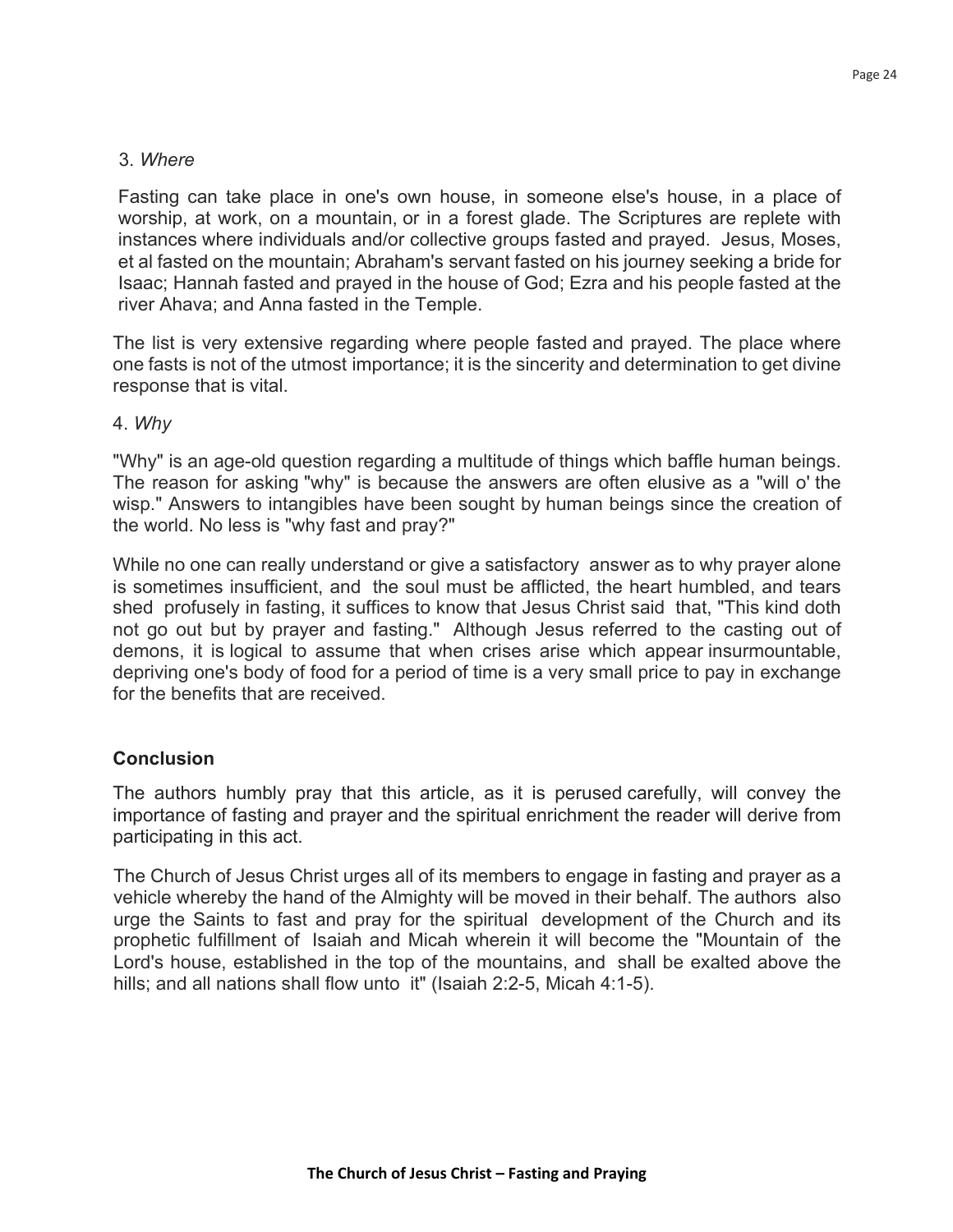# **Biblical References to Full and Partial Fasting**

The following are some references of full or partial fasting:

## *OLD TESTAMENT*

| Genesis 24:33         | Abraham's servant seeking a bride for Isaac.          |
|-----------------------|-------------------------------------------------------|
| Exodus 34:28          | Moses' first period of forty days on Sinai.           |
| Lev. 16:29,31         | On the day of Atonement.                              |
| Lev. 23:14            | Until the sheaf of wave offering was offered.         |
| <b>Judges 20:26</b>   | Israel after their defeat by Benjamin.                |
| <b>I Samuel 1:7,8</b> | Hannah's prayer for a child.                          |
| I Samuel 20:34        | Jonathan grieved at Saul's hatred for David.          |
| <b>I</b> Samuel 31:13 | By those that buried Saul and his sons                |
| Il Samuel 1:12        | By David and his men at the news of Saul's death      |
| II Samuel 3:35        | By David at Abner's death.                            |
| Il Samuel 11:11       | Uriah's self-discipline in time of battle.            |
| II Samuel 12: 16-23   | David for the child of Bathsheba.                     |
| I Kings 13:8-24       | By prophet who cried against the altar of Bethel.     |
| I Kings 17            | Elijah's restricted diet.                             |
| <b>I Kings 19:8</b>   | Elijah on his journey to Horeb.                       |
| I Kings 21:4,5        | By Ahab after Naboth's refusal.                       |
| I Kings 21:9-12       | When Naboth was set on high at Jezebel's instigation. |
| I Kings 21:27         | By Ahab in self humiliation.                          |
| II Chron. 20:3        | Proclaimed by Jehoshaphat before battle.              |
| Ezra 8:21-23          | Proclaimed by Ezra at River Ahava.                    |
| Ezra $9:5$            | Ezra mourning for the faithlessness of the exiles.    |
| Nehemiah 1:4          | By Nehemiah for the restoration of Jerusalem.         |
|                       |                                                       |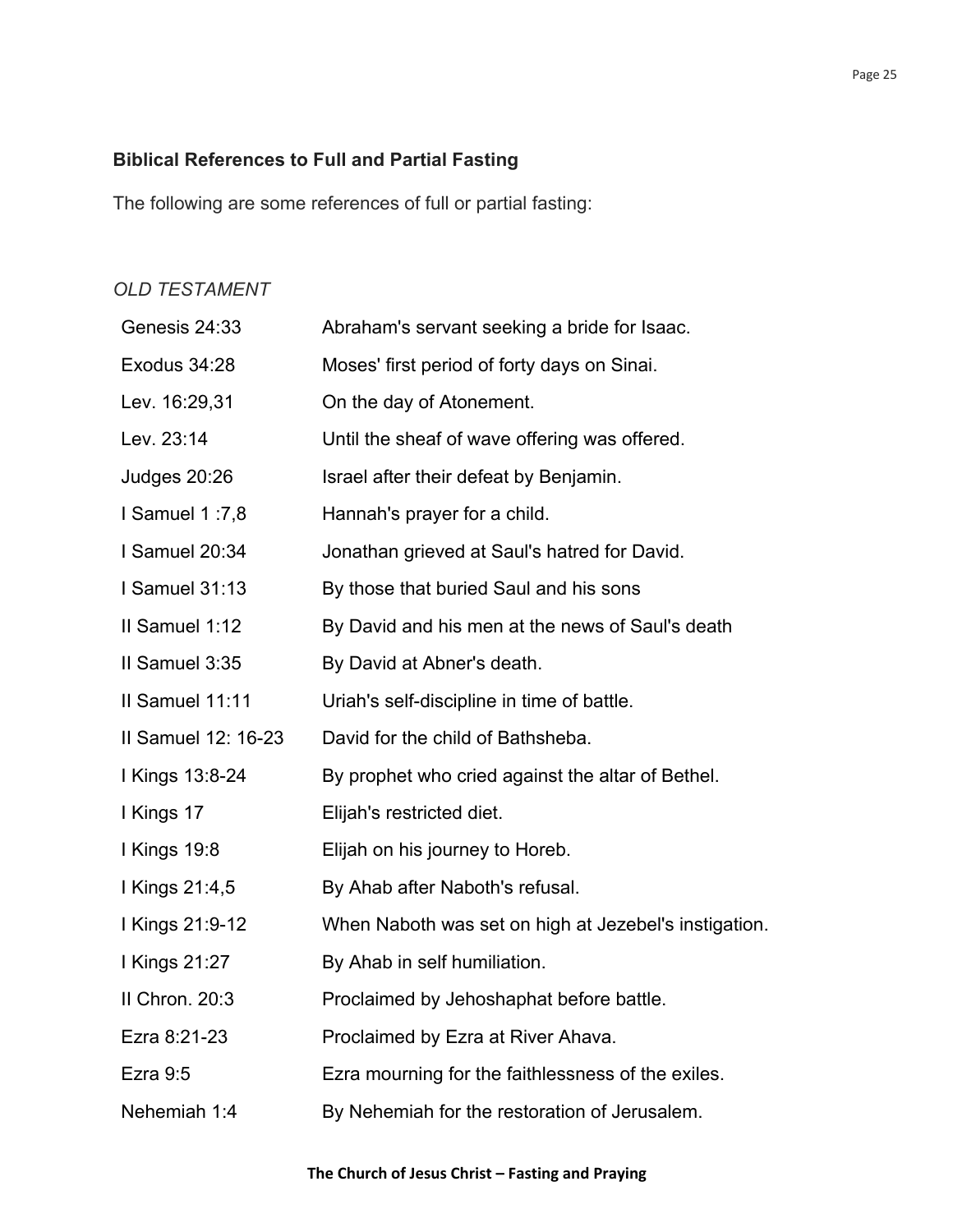- Nehemiah 9: 1 By people of Jerusalem, confessing their sins.
- Esther 4:3 By the Jews following Haman's decree.
- Esther 4:16 Called by Esther before audience with the king.
- Esther 9:31 In connection with the feast of Purim.
- Job 33:19,20 As a result of pain or sickness.
- Psalms 35:13 David on behalf of others who were sick.
- Psalms 42:3 When the Psalmist's tears became his food.
- Psalms 69:10 The cause of David being reproached.
- Psalms 102:4 The Psalmist forgets food in his affliction.
- Psalms 109:24 The cause of David's physical weakness.
- Isaiah 58 The kind of fasting pleasing to God.
- Jeremiah 14:12 That which is unacceptable to God.
- Jeremiah 36:6,9 Baruch reading Jeremiah's scroll on a fast day.
- Daniel 1:12-16 Daniel and his companions refuse the king's food.
- Daniel 6:18 Darius when Daniel was in the lion's den.
- Daniel 9:3 Daniel praying for Jerusalem.
- Daniel 10:2,3 Daniel's three weeks partial fast.
- Joel 1:14 In view of the day of the Lord.
- Joel 2:12 Proclaimed by blowing a trumpet in Zion.
- Jonah 3:5-9 Proclaimed by the people and King of Nineveh.
- Zechariah 7:3-5 With mourning in the fifth and seventy months.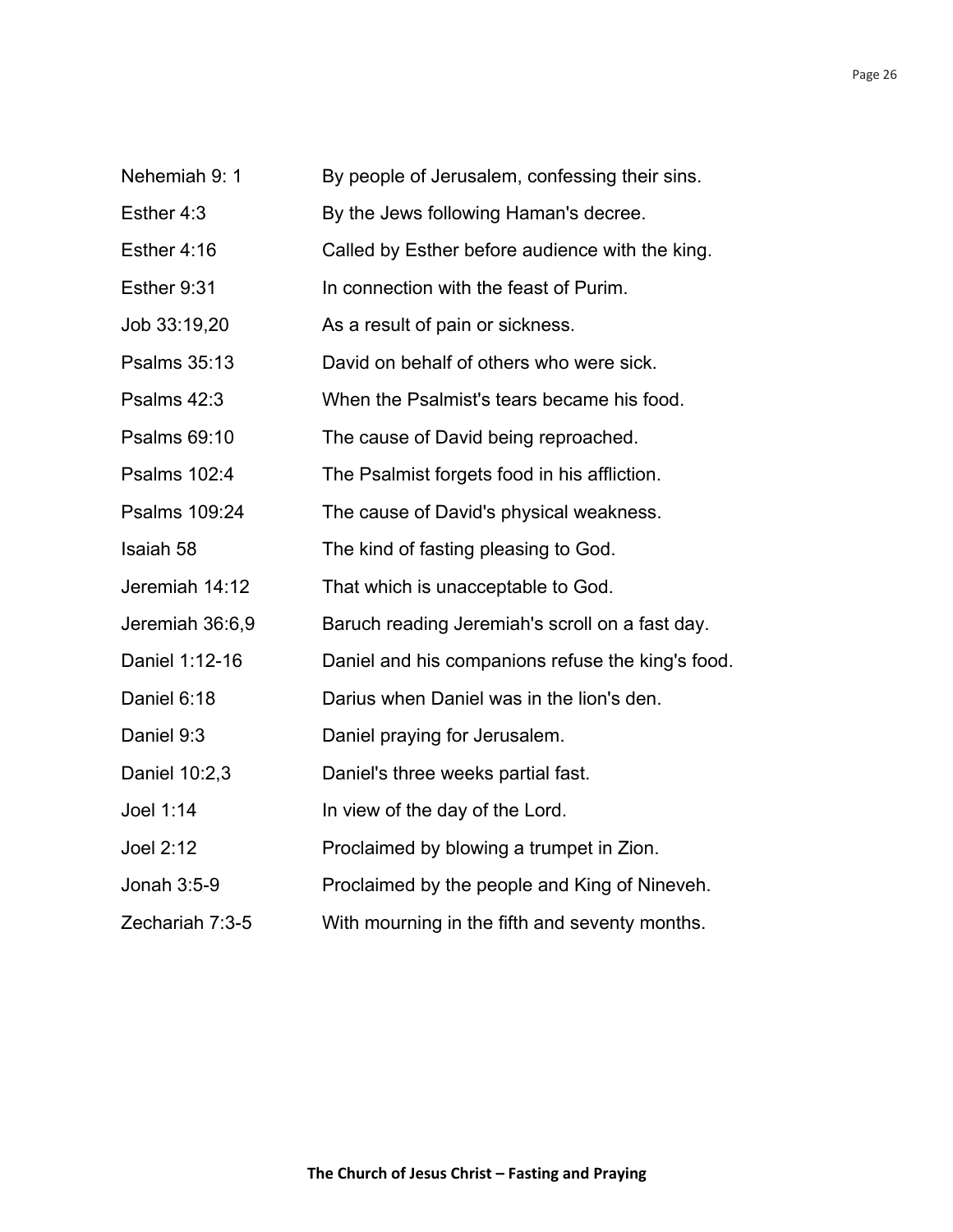# *NEW TESTAMENT*

| Matthew 4:2          | By our Lord for forty days.                       |
|----------------------|---------------------------------------------------|
| Matthew 6:16-18      | Not to be practiced as the hypocrites do.         |
| Matthew 9:14,15      | By John's disciples and the Pharisees.            |
| Matthew 9:15         | By the guests when the bridegroom has departed.   |
| Matthew 11:18        | The abstemious character of John the Baptist.     |
| Matthew 15:32        | State of the four thousand before Jesus fed them. |
| Mark 9:29            | This kind only come forth by fasting.             |
| Luke 2:37            | By Anna worshipping in the Temple.                |
| Luke 4:2             | By our Lord for forty days.                       |
| Luke 18:12           | By the boastful Pharisees, twice a week.          |
| Acts 9:9             | Saul of Tarsus after his encounter with Christ.   |
| Acts 10:30           | By Cornelius when an angel appeared to him.       |
| Acts 13:2,3          | By prophets and teachers in Antioch.              |
| Acts 14:23           | At the appointment of Elders in the churches.     |
| Acts 23:12-21        | By Jews under an oath to kill Paul.               |
| Acts 27:9            | Allusion to the annual day of Atonement.          |
| Acts 27:21,33        | By those with Paul before the shipwreck.          |
| I Corinthians 7:5    | In the marriage relationship.                     |
| II Corinthians 6:5   | An ingredient of the Apostolic ministry.          |
| Il Corinthians 11:27 | In the list of Paul's sufferings.                 |
| I Timothy 4:3        | False teachers commanding abstinence.             |